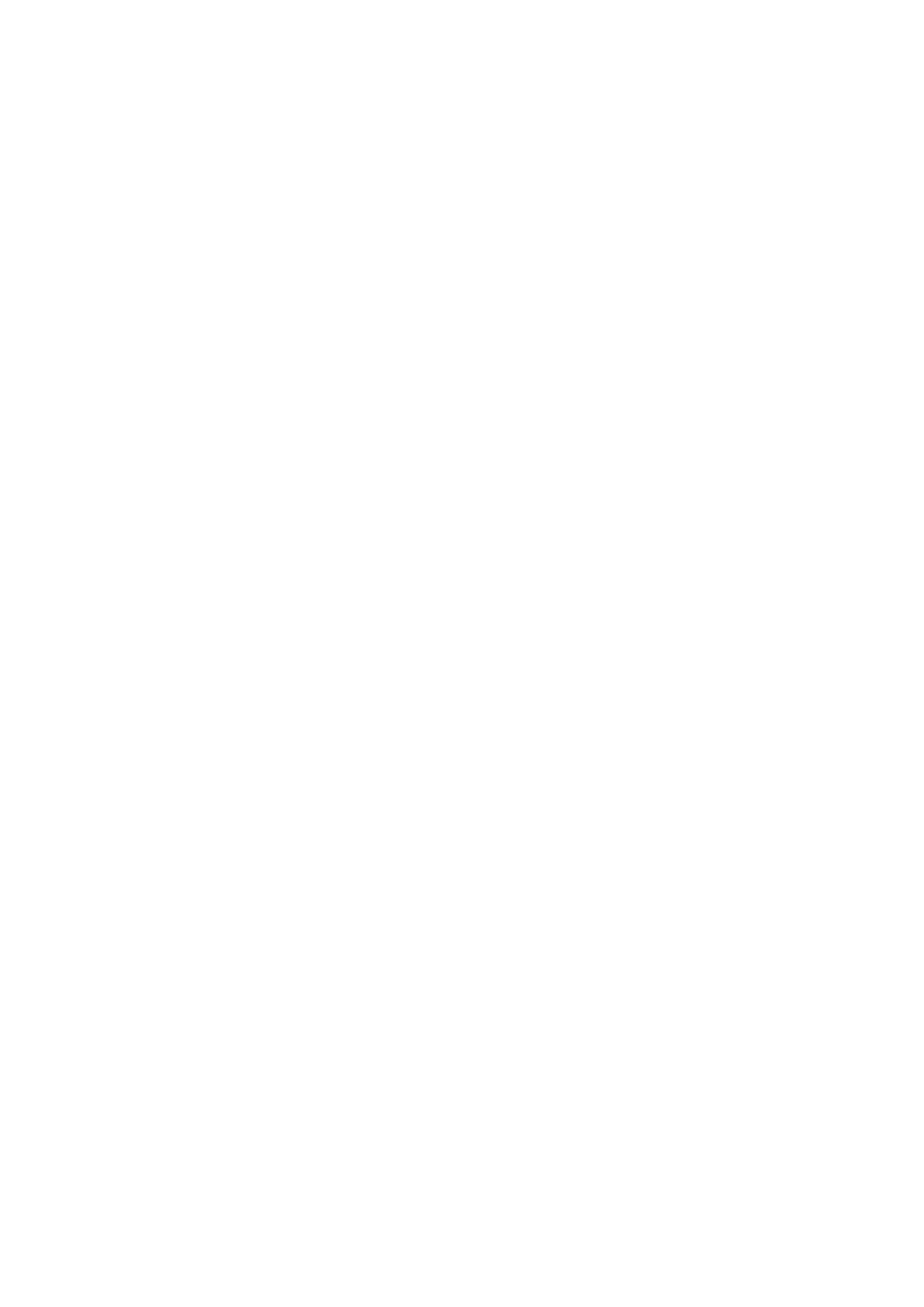

# **Contents**

| Introduction                                                                               | 1              |
|--------------------------------------------------------------------------------------------|----------------|
| <b>Background</b>                                                                          | $\overline{2}$ |
| Why a New Briefing Paper?                                                                  | 4              |
| Assessing Waiting Periods for Home Care and the<br><b>Assessed Need/Care Provision Gap</b> | 5              |
| Rationale for Seeking Information Under the Freedom of Information Act                     | 5              |
| Responses to Freedom of Information Requests                                               | 7              |
| <b>Duration of Waiting Period</b>                                                          | 9              |
| <b>Assessed Need Versus Actual Provision</b>                                               | 10             |
| <b>International Comparisons</b>                                                           | 11             |
| Benefits of the Single Assessment Tool for Capturing Home Care Data                        | 12             |
| <b>Observations on the Data Gathered</b>                                                   | 14             |
| The Drivers of Demand for Home Care                                                        | 16             |
| Current Provision of Home Care: Updating the Figures                                       | 17             |
| Revisiting the 2016 Data                                                                   | 17             |
| 2008 and 2011 Baselines                                                                    | 18             |
| Analysis of Home Care Provision in 2018                                                    | 21             |
| Recommendations                                                                            | 23             |
| Appendix 1                                                                                 | 25             |
| Appendix 2                                                                                 | 26             |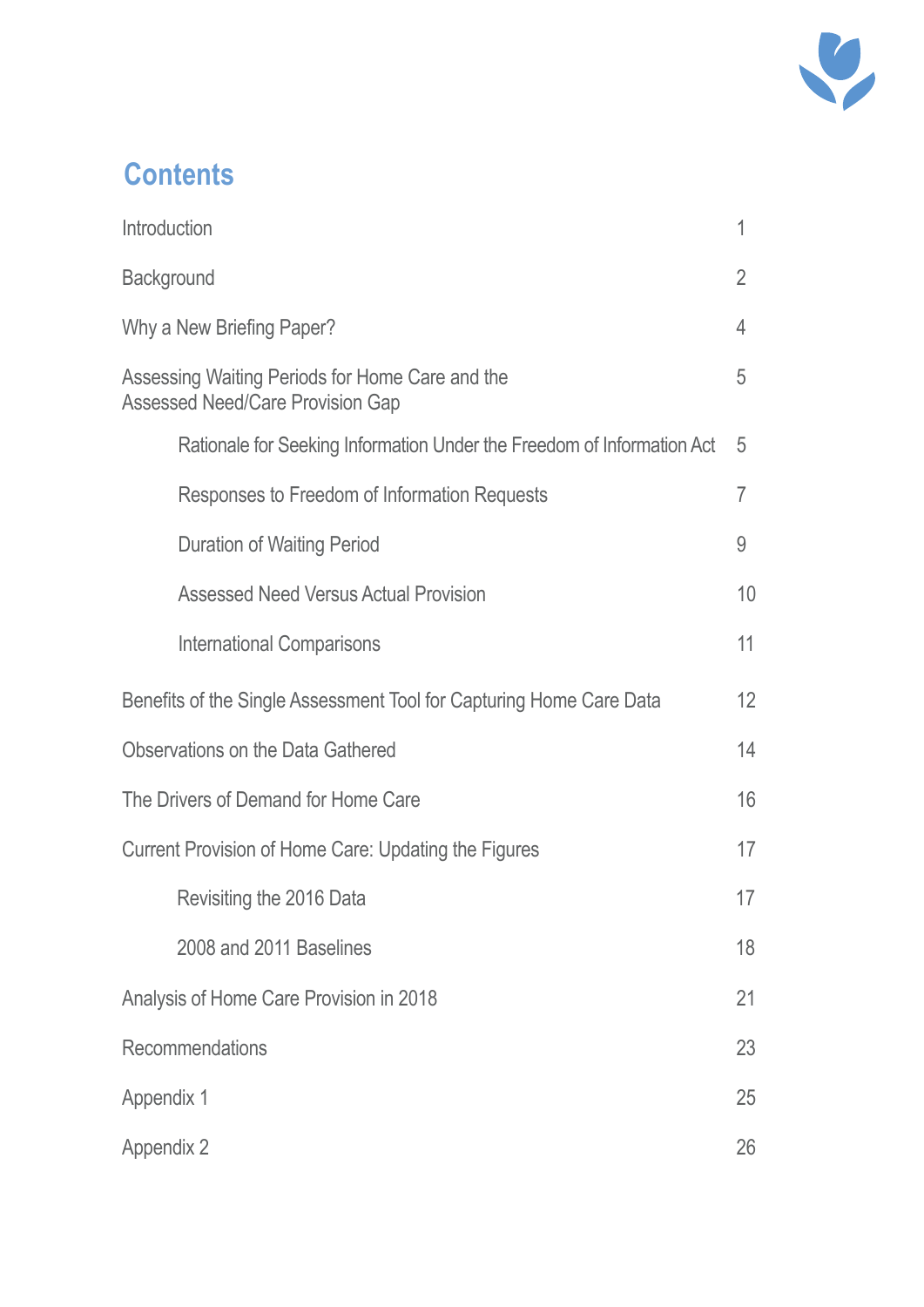

## **Introduction**

This Care Alliance Ireland briefing paper aims to describe the current level of provision of publicly funded home care in Ireland. We revisit the data presented in our 2016 report *Analysis of Home Care Supports Funded by the HSE 2008–2016*, 1 and present an update on the recommendations made in that report.

We describe the recent and ongoing national policy developments in home care provision.

We have made use of the Freedom of Information Act 2014 to secure from the Health Services Executive (HSE) countrywide details of the average waiting time for accessing home care and the gap between assessed need and actual home care delivered.

We look at the drivers of demand for home care and highlight the potential of the Single Assessment Tool (SAT) in delivering better home care.

We make a number of observations and recommendations that we hope will inform the future development and delivery of home care supports in Ireland.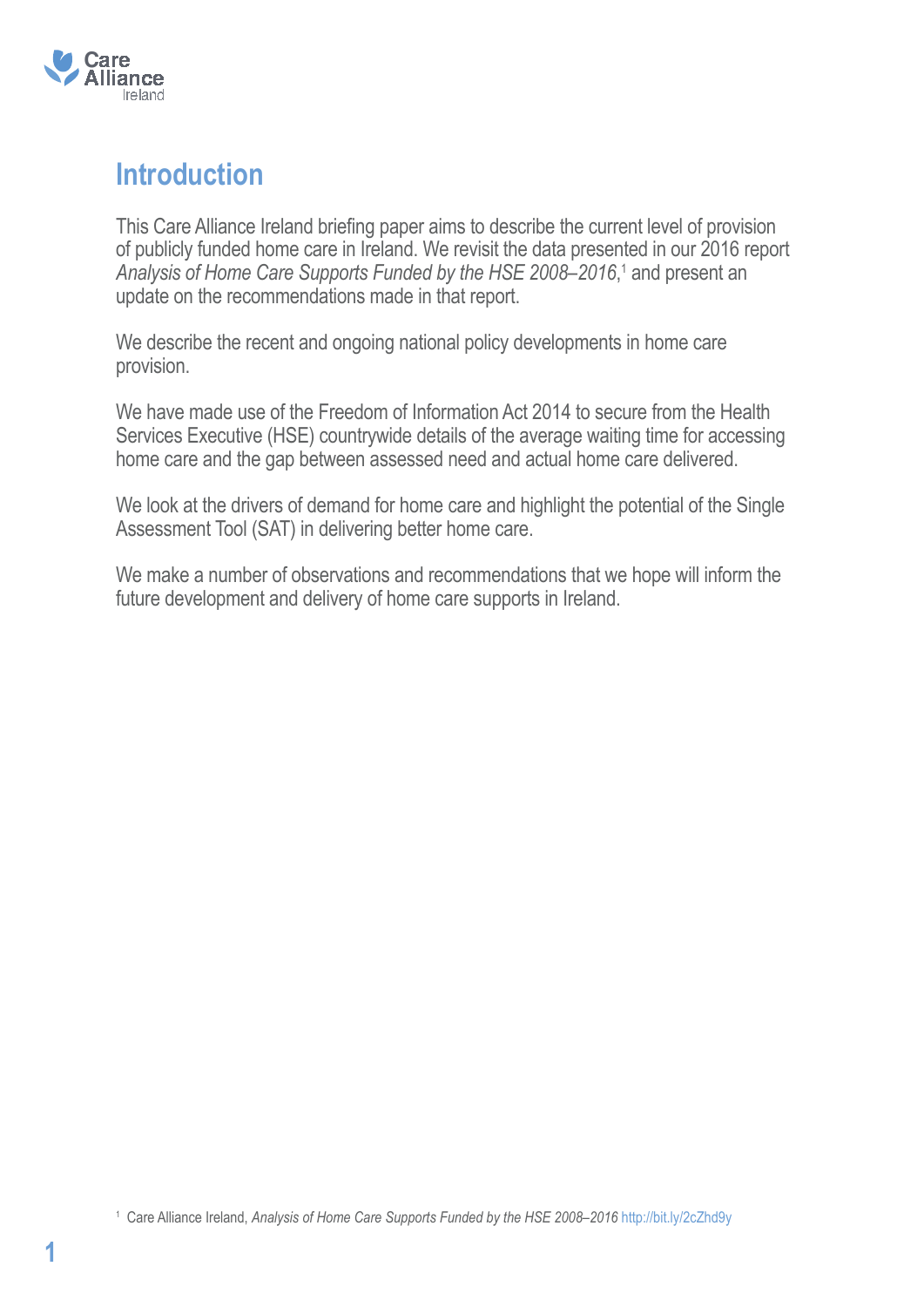

# **Background**

In June 2016 we published *Analysis of Home Care Supports Funded by the HSE 2008– 2016*, the first comprehensive longitudinal and quantitative report to be published on the topic, detailing the then state of the public provision of home care.

In the report we highlighted the difficulties experienced in accurately capturing the level of actual home care provision, due to the absence of robust publicly available data. We made various estimates about provision from 2008 to 2016, which will be discussed in more detail below.

In summary, we found the following:

- Accurately measuring the overall quantum of publicly funded home care was complicated by opaque reporting methods, variable use of terminology and lack of readily available data.
- A material and ongoing shift away from 'home help' towards 'home care packages',<sup>2</sup> although both seemed to be providing similar home care.
- An increase in the use of 30-minute home visits; a reduction in the intensity of home care per client (i.e. weekly hours provided); and a shift towards personal care and away from help with household chores.
- An overall marked increase in the absolute level of home care provision over the past 15 years. 2008 appears to have marked peak provision in both the number of hours of home care and the percentage of those aged 65 and over in receipt of such care. There was a noticeable reduction in services between 2009 and 2012, and most acutely between 2011 and 2012, when there was a reduction of over 10%, or 1.5m hours of home care.
- From a utilisation and accessibility perspective, increases in services since 2013 had by 2016 only partially reversed the significant reduction in the actual percentage of the 65+ group in receipt of home care support. This means that a lower percentage of people aged 65+ were in receipt of publicly funded home care in 2016 than was the case in 2008.

The 2016 report made ten recommendations in respect of home care. Table 1 examines the recommendations and their current status.

 $^{\rm 2}$  Making clear distinctions between these services has proven difficult if not impossible. Our 2016 report states the official distinctions: http://bit.ly/2cZhd9y (Appendix I, p. 19), but in practice both terms have come to mean the same thing – namely the provision of care and support to an individual in their own home. There is some evidence that home help was traditionally focussed more on general household chores (shopping, housework, etc.), whereas the more recently introduced Home Care Packages explicitly include intimate personal care (washing, toileting etc.).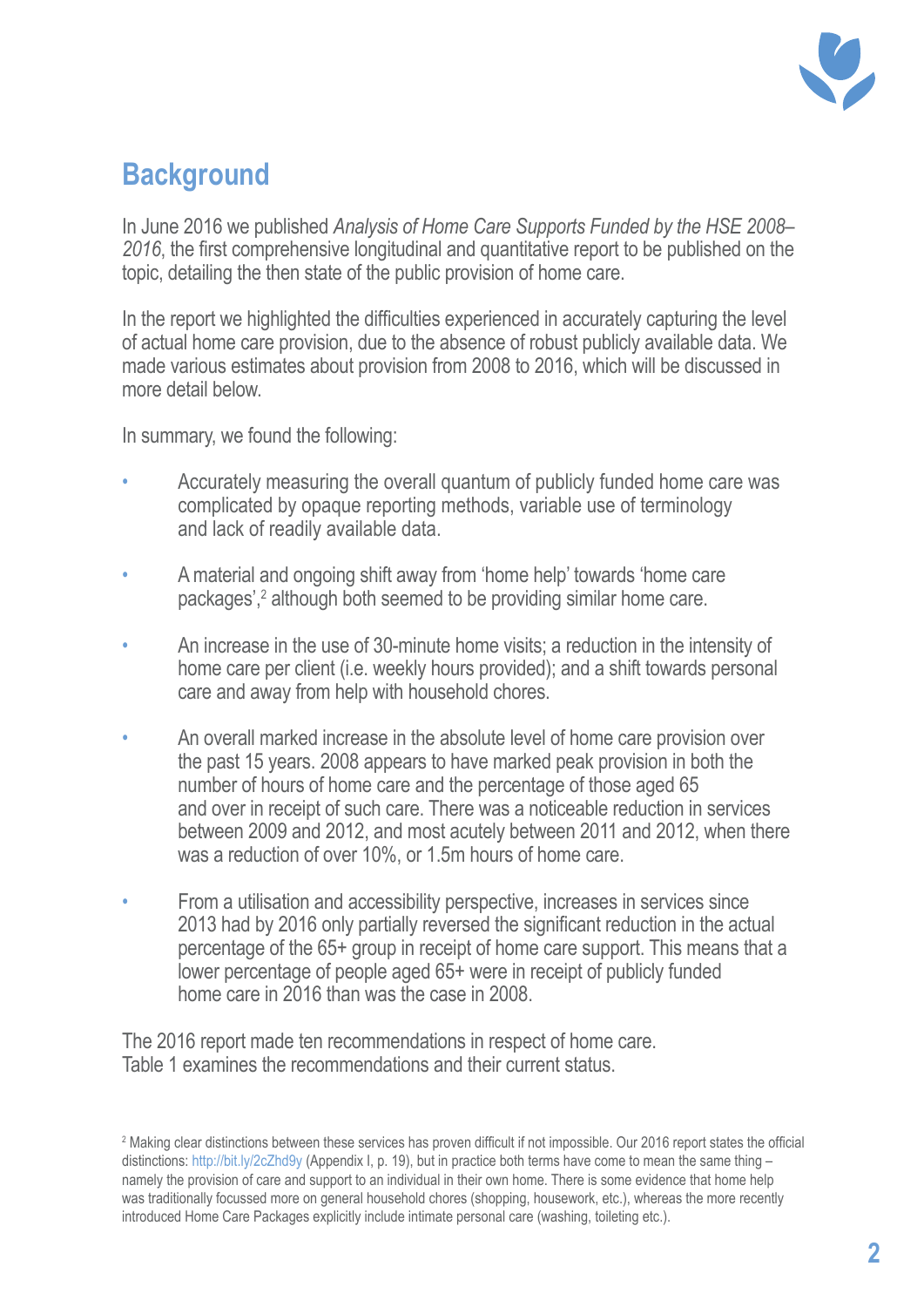

## **Table 1: 2016 Home care report recommendations**

| $\mathbf{1}$ | Short term: additional 1.55m<br>home care hours to reach 2011<br>accessibility levels                                                                                                                                                                     | Not met                           | Additional 1,540,000 hours<br>delivered between 2016 and<br>2018. Ongoing demographic<br>pressures however mean<br>accessibility target is not met |
|--------------|-----------------------------------------------------------------------------------------------------------------------------------------------------------------------------------------------------------------------------------------------------------|-----------------------------------|----------------------------------------------------------------------------------------------------------------------------------------------------|
| 2            | Collection of data re number of<br>home care hours delivered                                                                                                                                                                                              | <b>Delivered</b>                  | Reported in HSE Performance<br>Data from Q1 2018                                                                                                   |
| 3            | Medium term: additional 3.58m<br>home care hours to reach 2008<br>accessibility levels                                                                                                                                                                    | Not delivered                     |                                                                                                                                                    |
| 4            | HSE publications to use consistent<br>terminology when describing home<br>care provision                                                                                                                                                                  | Progressing well                  |                                                                                                                                                    |
| 5            | Attempts to be made to assess the<br>current volume of privately provided<br>home care                                                                                                                                                                    | No evidence of this<br>being done |                                                                                                                                                    |
| 6            | Move towards the regulation of<br>home care to be progressed during<br>2016                                                                                                                                                                               | Progressing slowly                | Minimum standards required<br>to be approved provider. Home<br>care review underway with a<br>view towards regulation                              |
| 7            | Home care provision to be set up<br>on a statutory basis                                                                                                                                                                                                  | Progressing slowly                | Home care review underway<br>with a view towards statutory<br>provision                                                                            |
|              | 8 Further analysis to be undertaken<br>to explore the apparent material<br>reduction in home help hours<br>delivered per client                                                                                                                           | No evidence of this<br>being done |                                                                                                                                                    |
| 9            | Department of Health to liaise<br>with the HSE and other interested<br>parties in developing more<br>sophisticated models of assessing<br>appropriate levels of home care<br>provision based on international<br>norms and agreed levels of<br>dependency | No evidence of this<br>being done |                                                                                                                                                    |
|              | 10 Roll-out of the InterRAI<br><b>Assessment Tool</b>                                                                                                                                                                                                     | Limited progress                  | Referenced again in 2018<br><b>HSE Service Plan</b>                                                                                                |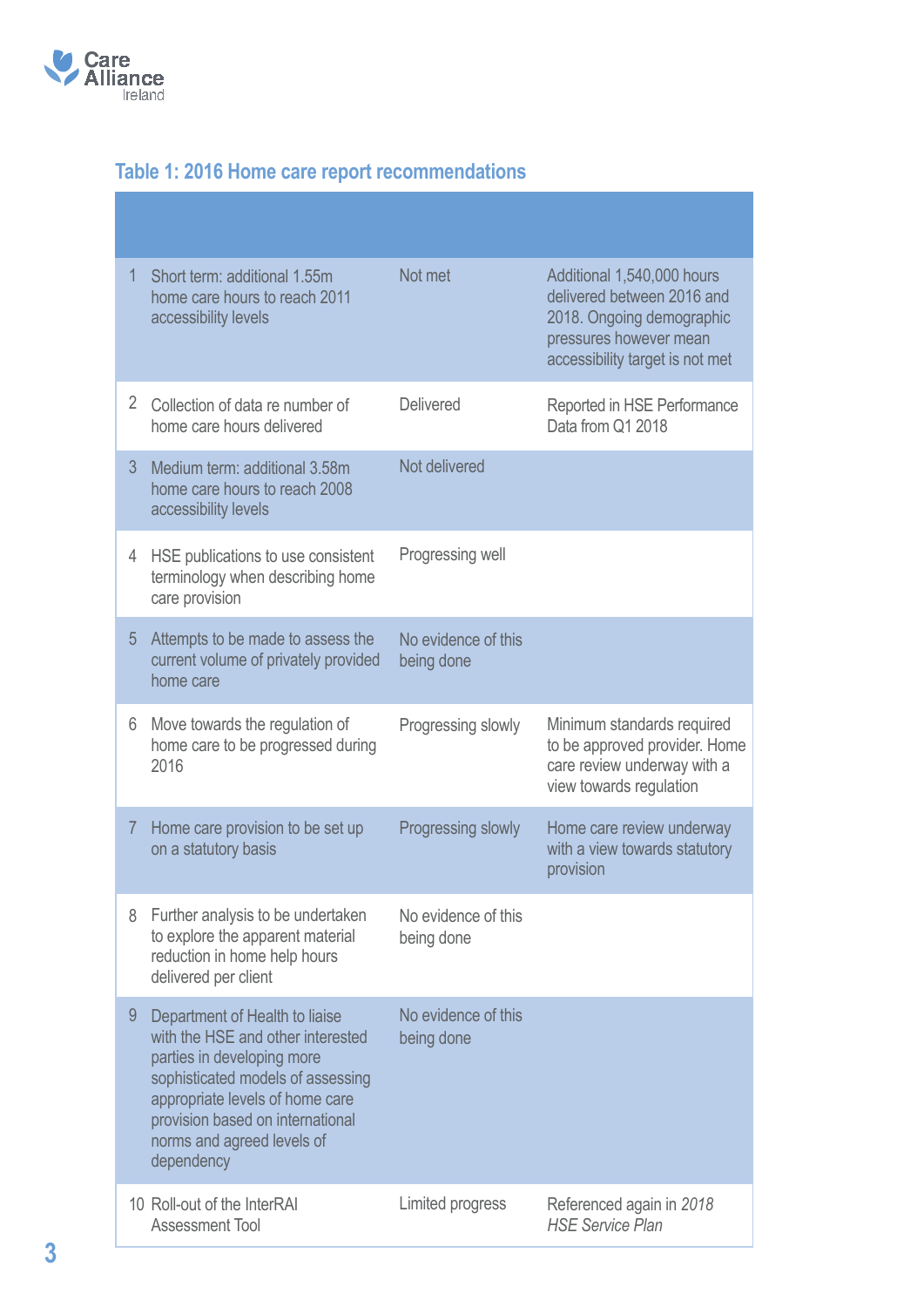

# **Why a New Briefing Paper?**

Recent major developments in home care have prompted the publication of this new briefing paper. In April 2017 the government published the Health Research Board's review<sup>3</sup> of the regulation and financing of home care in Germany, the Netherlands, Sweden and Scotland.

In July 2017 the government announced a public consultation regarding home care provision. More than 2,600 individuals responded, mostly family carers. This significant response rate highlights the importance of access to home care for many families.

Care Alliance Ireland understands that phase two of this public consultation process will progress in autumn 2018, following a final decision on the scope of the review as well as a further analysis of the funding and delivery of home care in ten other countries. We also understand that the Sláintecare Implementation Strategy suggests that it will take three years for a statutory home care system to be put in place.

Since early 2017, a number of non-governmental organisations (NGOs) with an interest in home care provision (including Care Alliance Ireland) have been meeting to discuss how best to positively influence both the consultation process and the outcome of this review.4 There is a level of consensus in the group that more and better home care provision is critical to the wellbeing of our community, for a number of reasons: to mitigate the impact of an ageing population; to minimise unnecessary long-term care admissions; and to give expression to the National Dementia Strategy, the Positive Ageing Strategy, the National Carers Strategy, the National Disability Inclusion Strategy and other relevant policies.

We understand that the departmental review will not focus exclusively on home care supports for those aged 65 and over. This is to be welcomed. Currently, under a number of schemes, the HSE also provides funding to support thousands of people under the age of 65 who have care support needs to live at home. In 2018 in the region of 2,350 people will benefit from approximately 1.5m hours support through a Personal Assistant scheme, and over 7,400 people will benefit from close to 3m home support hours. We welcome the fact that the review extends to people within the ambit of these schemes.

<sup>3</sup> Kiersey, RA, & Coleman, A (2017) 'Approaches to the regulation and financing of home care services in four European countries'. Dublin: Health Research Board,

https://health.gov.ie/wp-content/uploads/2017/04/FINAL-HRB-Evidence-Review-7-4-17.pdf

<sup>4</sup> As of October 2018 this group included the following organisations; SAGE Advocacy, Third Age, Age Action, Alone, The Alzheimer Society of Ireland, Family Carers Ireland, MS Ireland, MRCI, Age and Opportunity, Irish Heart Foundation, Irish Hospice Foundation, IASW, IMDNA, NAI, DFI, NWCI, CF Ireland, ABI Ireland, Cheshire Ireland and Care Alliance Ireland.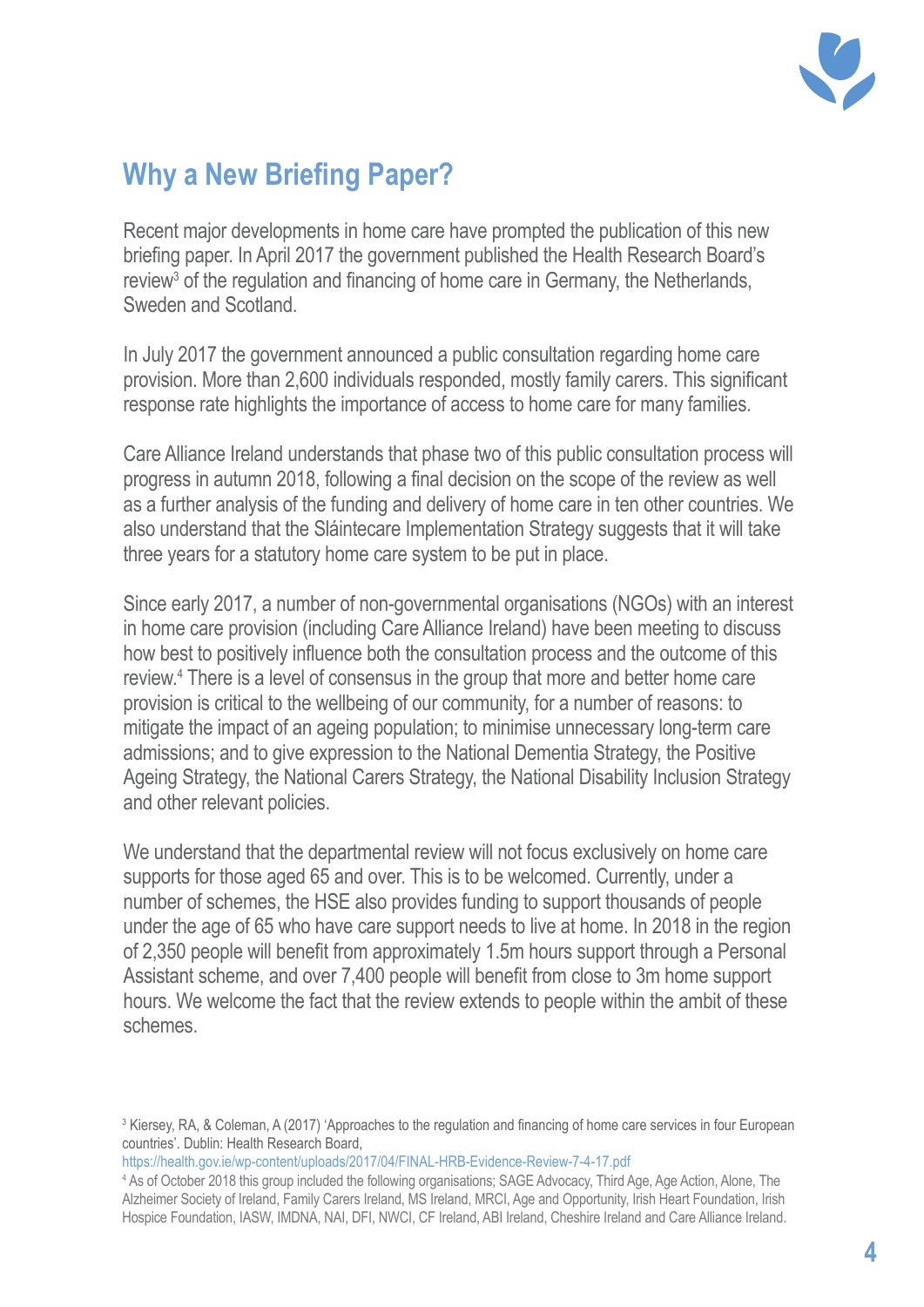

## **Assessing Waiting Periods for Home Care and the Assessed Need/Care Provision Gap**

We have made use of the Freedom of Information Act 2014 to secure from the Health Services Executive (HSE) countrywide details of the average waiting time for accessing home care and the gap between assessed need and actual home care delivered.

#### **Rationale for Seeking Information Under the Freedom of Information Act**

Care Alliance Ireland believes in the value of high transparency in respect of the provision of publicly funded services. We believe transparency can positively influence trust in a system, support higher quality provision of health and social care, and be a tool in encouraging public confidence and in delivering genuine stakeholder collaboration.

Accessing reliable and comprehensive data on home care has proven difficult to date. Care Alliance Ireland therefore made the following Freedom of Information (FOI) request in early July 2018:

*I would like to apply under the FOI Act 2014 for the following information.*

*Note this request relates to the provision of home support services operated by the HSE older persons' services.*

*1) What is the average duration on the waiting list both nationally and within each CHO [Community Healthcare Organisations] area – from when a client/ their representative/family submits an application for home care support, until they are approved by the HSE and then until they are provided with the full approved allocation. (For example application received 1/7/18. Home care approved 16/7/18. Home care delivered in full 25/7/18. – Waiting time 24 days)*

*2) What is the difference between the number of hours of assessed need in each individual situation and the actual allocation of home care hours. (For example – a client may have been assessed by the public health nurse to need 14 hours home care per week, but be subsequently provided with 10.5 hours per week by the allocation committee. In this case the, difference is 3.5 hours per week. I wish to be provided with the average figure nationally and in each CHO for this difference.*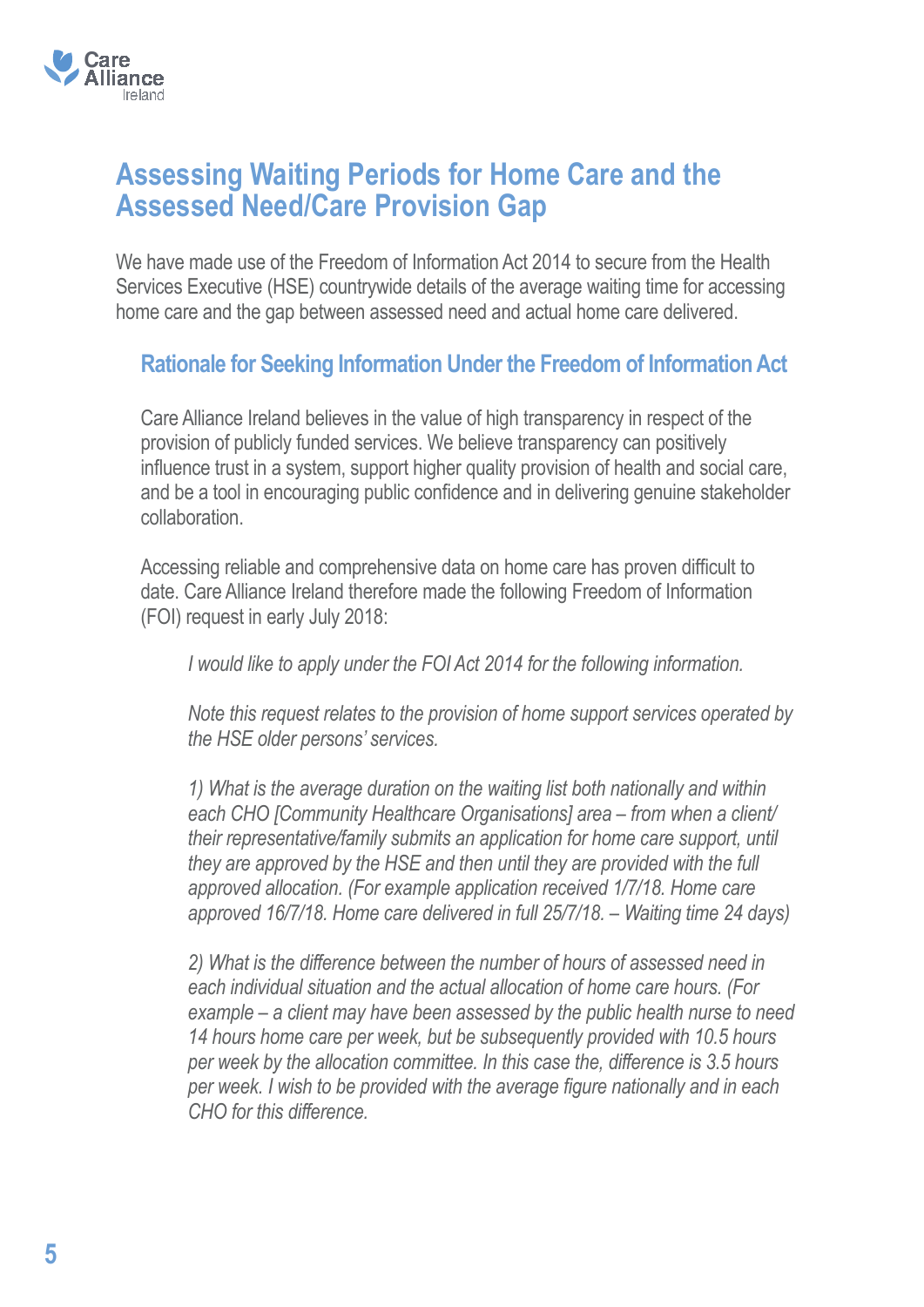

The deliberate focus of the FOI request was to look past the nominal waiting list length, as this figure in isolation is of limited value. We were keen to establish the average time spent waiting for a home care service and the gap between assessed need and actual provision. A significant recent report looking at future health and social care demands<sup>5</sup> acknowledged the absence of data around unmet needs in home care and the importance of having this data to inform future projections.

> The deliberate focus of the FOI request was to look past the nominal waiting list length, as this figure in isolation is of limited value. We were keen to establish the average time spent waiting for a home care service and the gap between assessed need and actual provision

Following feedback and further consideration we agreed to time extensions in respect of the original FOI and sought to modify our FOI request, per below:

In respect of the period of time on such waiting lists, I agree to a small sample *of either 20 waiting list clients or not less than 5% of the numbers on the waiting list, whichever is the lesser, being used in estimating the length of time prospective clients are on the waiting list. I also agree to the use of such sampling in respect of the difference between assessed clinical need and actual provision.*

Immediately following the submission of our initial FOI, we were advised by the national Health Services Executive (HSE) FOI office that as the information we requested was not held centrally, each of the nine regions in the HSE would respond separately. At the date of publication of this briefing paper (October 2018) eight of the nine regions have responded to our FOI. We acknowledge the time they have spent in processing this request.

We now detail the various responses and reflect on the nature and level of detail in the responses, as well as the significant variations between them and the possible reasons for this.

<sup>5</sup> *Health Service Capacity Review 2018*. Review of Health Demand and Capacity Requirements in Ireland to 2031. See https://health.gov.ie/wp-content/uploads/2018/02/71580-DoH-Dublin-Report-v6.pdf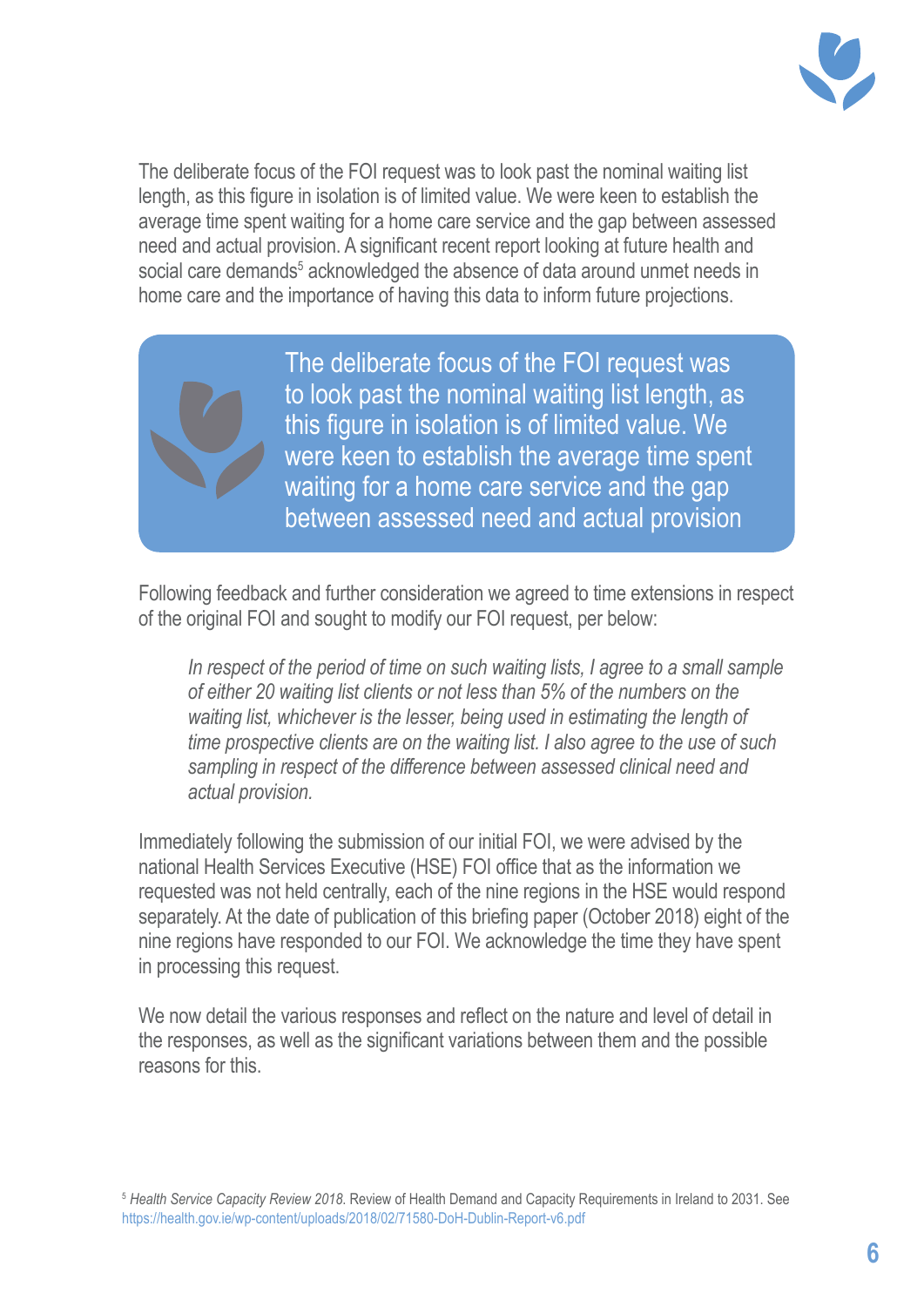

### **Responses to Freedom of Information Requests**

Only three of the nine HSE regions provided the full data requested, and in one case full data was provided only after our initial FOI was refused on the grounds that the records requested did not exist.

The fact that so few of the regions provided the full data requested is of concern. The law is clear about the right of the public and civic bodies to access to such public information.



The fact that so few of the regions provided the full data requested is of concern. The law is clear about the right of the public and civic bodies to access to such public information

Our view is that the FOI request was not given the full consideration it was entitled to in respect of the majority of the HSE regions from whom information was requested. We are also of the view that the responses provided by a number of HSE representatives were not in keeping with the spirit and purport of the Freedom of Information Act. For us this raises questions about public accountability, transparency and lack of willingness to engage with civic not-for-profit organisations in areas of legitimate public interest.

We appreciate that Freedom of Information requests place a level of administrative burden on a system endeavouring to meet immediate and pressing health and social care needs, and that excessive and reckless use would negatively affect the public health and social care system. However, it is our view that the request made was reasonable, at worst placing a once-off, moderate, time-limited administrative burden on a particular section of the home care service in each region, but ultimately serving to create an impetus for a more transparent, accountable, professional and fairer home care support system.

Eight of the HSE regions did provide some of the data requested, although in two HSE regions, the response provided related to only one of several areas within that region.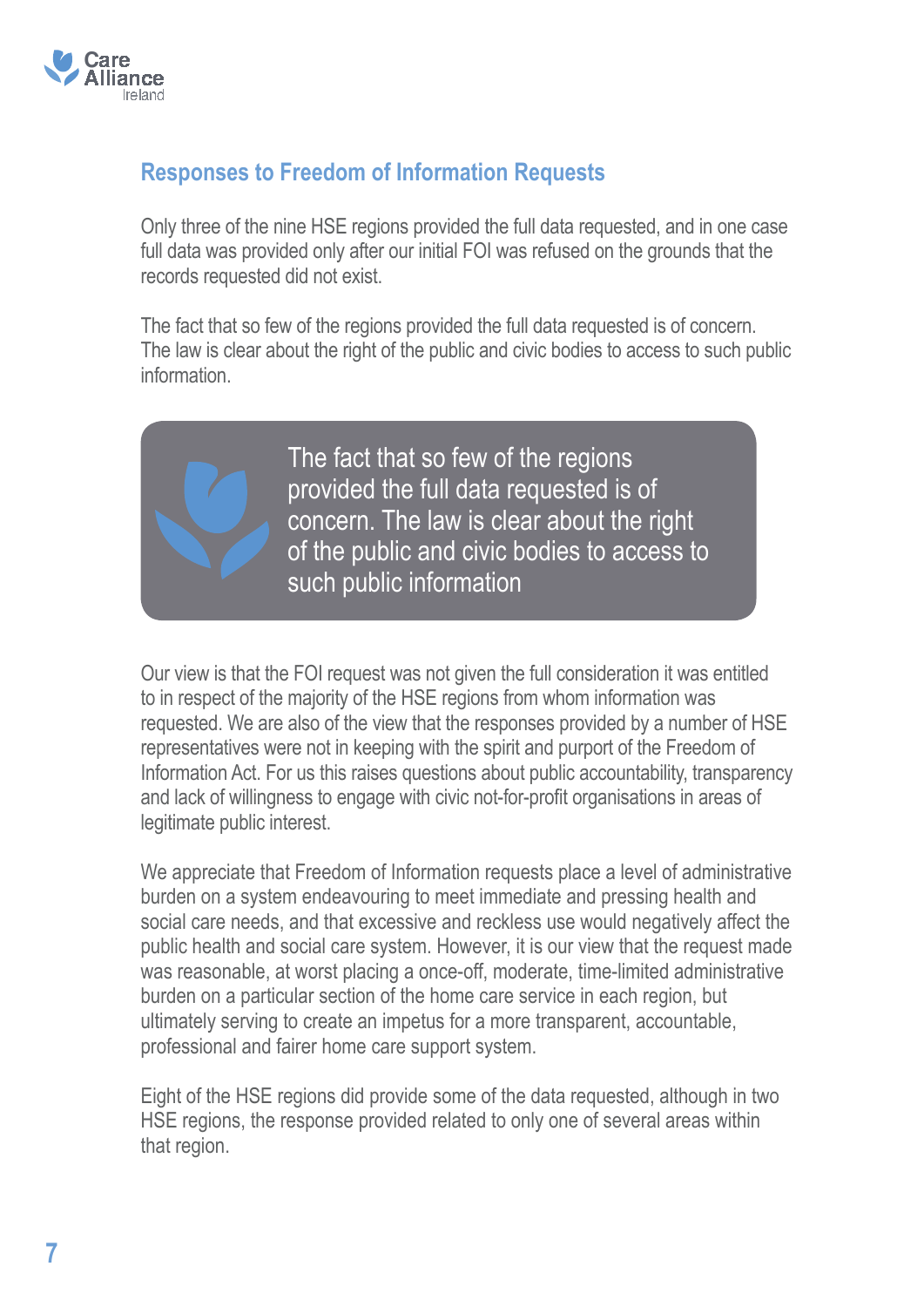

One of the nine regions failed to respond beyond acknowledging the request. This failure to respond is currently being followed up through an internal review process.

Another two of the HSE regions refused the request on the basis of their view that the information requested was not readily available. One of these regions provided a narrative around home care provision, as well as the absolute figure for those awaiting home care in that region. One region said that the information requested could not be measured.

Other regions simply failed to answer the questions asked, providing narratives that were not directly relevant to the questions posed.

Six of the regions provided what we would describe as partial responses. Representatives from two of the HSE regions actively engaged with us early in the process by phone and email in pursuit of the provision of a fuller response to our requests. Care Alliance commends the relevant officials in these two regions.



Six of the regions provided what we would describe as partial responses. Representatives from two of the HSE regions actively engaged with us early in the process by phone and email in pursuit of the provision of a fuller response to our requests. Care Alliance commends the relevant officials in these two regions

If it is the case that the information requested was not available in a number of HSE regions, which seems unlikely due to the nature of the information sought, this raises serious questions about record keeping and organisational processes within a number of HSE regions.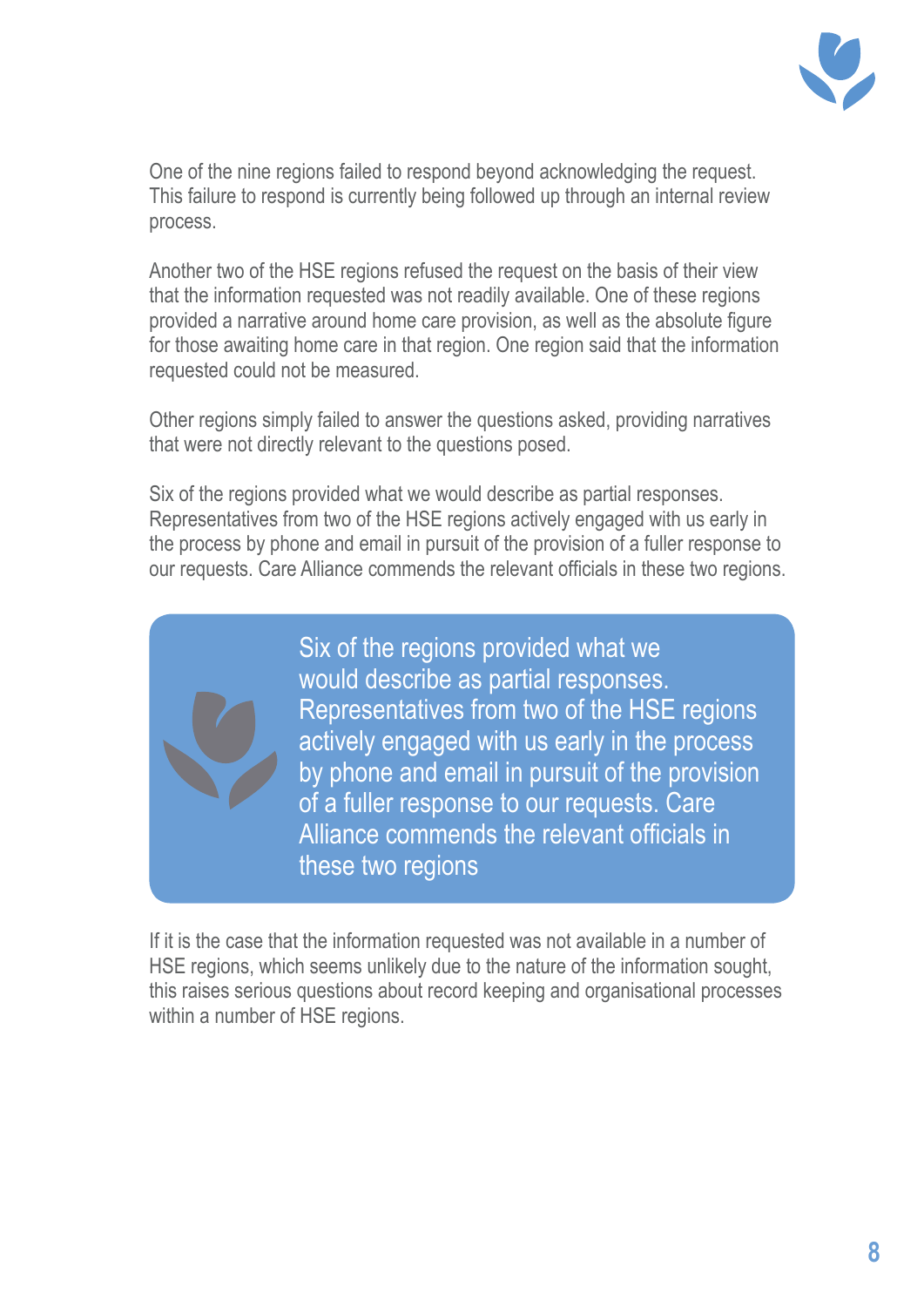

### **Duration of Waiting Period**

Data for each HSE region has been anonymised.

In one region, a number of clients assessed as low priority have been on a waiting list in excess of two years, although this is likely to be the exception rather than the rule.

One region advised the following:

*It is not possible to calculate the time between when each application is received to when it is approved.*

We believe this response to lack credibility.

The average time individuals spend on a waiting list in each region is detailed below.

| <b>HSE Region (Anonymised)</b> | <b>Response</b>                                                                                                                                                             |
|--------------------------------|-----------------------------------------------------------------------------------------------------------------------------------------------------------------------------|
| $\overline{A}$                 | 6-9 months                                                                                                                                                                  |
| B                              | Average of 24 days, immediate for end-of-life care (Note:<br>Only one of four areas within the region responded)                                                            |
| C                              | FOI refused, modified request submitted, modified FOI<br>refused. Appealed to internal reviewer, awaiting response                                                          |
| D                              | Priority cases 2-3 days, others circa 30 days                                                                                                                               |
| E                              | Request acknowledged but no response provided. FOI<br>appealed to internal reviewer, awaiting response                                                                      |
| F                              | FOI refused, narrative provided                                                                                                                                             |
| G                              | FOI initially refused, modified request submitted, data<br>provided in full. Time spent is 53 days average (median<br>35 days, max 340 days)                                |
| Н                              | No waiting list for high priority, 6 months for lower priority                                                                                                              |
|                                | Max 2 weeks for palliative care and high-risk/urgent<br>situations. Average waiting list for others 3 months<br>(Note: Only one of three areas within the region responded) |

Amongst the six HSE regions that provided data, the average waiting time for non-priority clients is estimated to be approximately 3.3 months.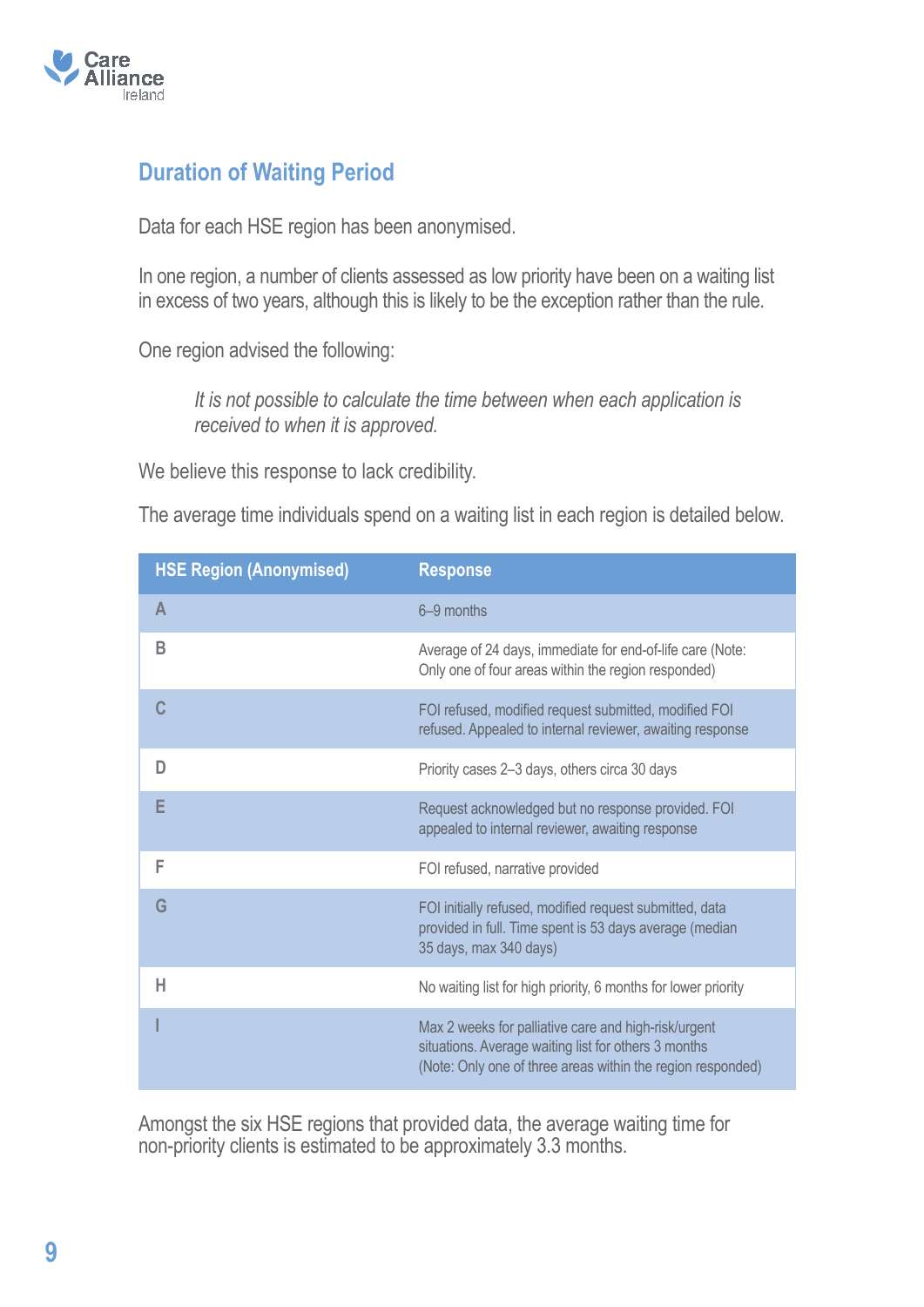

## **Assessed Need Versus Actual Provision**

Only four of the nine HSE regions provided an estimate of the gap between assessed need and actual provision, as detailed below.

| <b>HSE Region (Anonymised)</b> | <b>Response</b>                                                                                                                                |
|--------------------------------|------------------------------------------------------------------------------------------------------------------------------------------------|
| A                              | 85% of assessed need met                                                                                                                       |
| B                              | 61% of hours requested met. (Note: Only one of four areas<br>within the region responded)                                                      |
|                                | FOI refused, modified request submitted, modified FOI<br>refused. Appealed to internal reviewer, awaiting response                             |
| D                              | 87-90% of assessed need met (hours not provided)                                                                                               |
|                                | Request acknowledged but no response provided. Appealed<br>to internal reviewer, awaiting response                                             |
| F                              | Data not provided. Detailed narrative provided referring to<br>prioritisation and move towards standardised assessment<br>processes nationally |
| G                              | Original FOI refused, modified request submitted, data<br>provided. 104% of assessed need reported to be provided                              |
| Н                              | Data not provided. We were advised that the Public Health<br>Nurse has discretion to increase to pre-approved maximum                          |
|                                | Data not provided                                                                                                                              |

Of the four HSE regions that provided an estimate, there was an average 15% gap between assessed need and actual provision. As not all HSE regions provided data, we should treat this figure with caution. This figure does not take account of the approximately 6,100 clients deemed in need of home care who are waiting for an initial service.

The 2017 Sláintecare report<sup>6</sup> suggests a 10% level of unmet need, based on a crude calculation using the figure for those on the waiting list divided by the figure for those in receipt of a home care service. This is a poor estimate of unmet need, as it takes no account of the difference between assessed need and actual provision. The report does, however, acknowledge that this 10% figure is likely to be an underestimate of unmet need.

The 2010 TILDA Wave 1 report, based on then current data, reported a 26% level of unmet need amongst those aged 50 and over.7

<sup>6</sup>*Committee on the Future of Healthcare Sláintecare Report* May 2017, https://data.oireachtas.ie/ie/oireachtas/ committee/dail/32/committee\_on\_the\_future\_of\_healthcare/reports/2017/2017-05-30\_slaintecare-report\_en.pdf 7 Murphy, C, Kamiya, Y, Savva, G, Timonen, V, (2012) *Profile of Community-Dwelling Older People with Disability and their Caregivers in Ireland*. Dublin: Trinity College Dublin, TILDA (The Irish Longitudinal Study on Ageing), https://tilda.tcd.ie/assets/pdf/Carer%20Report.pdf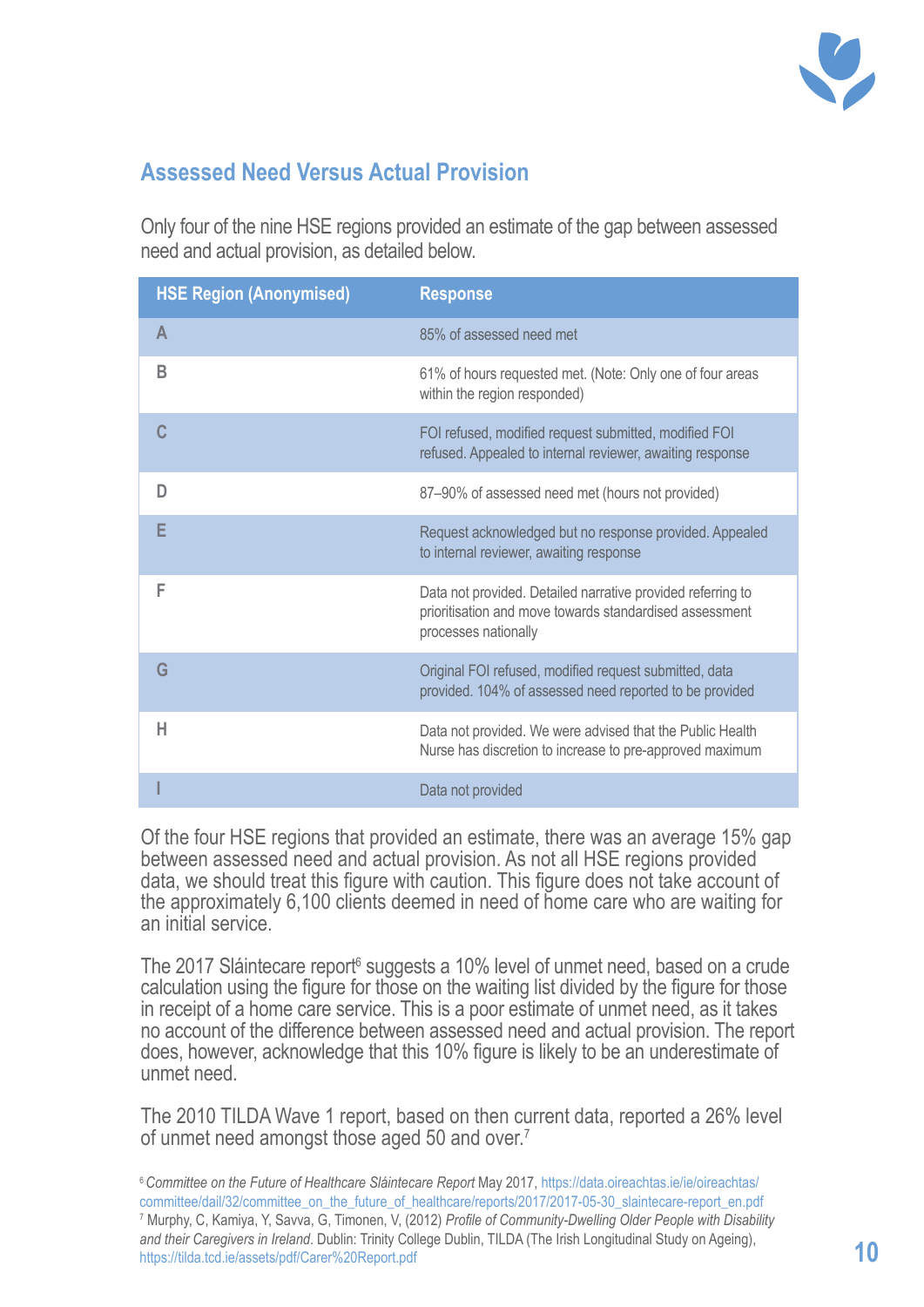

### **International Comparisons**

Whilst outside of the scope of this paper, we believe there to be merit in a separate analysis looking at international comparisons. This might usefully include comparison of the following:

- nominal numbers waiting for home care
- average duration on the waiting list
- assessed need versus actual provision
- intensity of provision (i.e. hours of home care received each week)
- percentage of those aged 65 and over in receipt of home care.

We know for example that waiting lists are not unique to Ireland, even amongst developed welfare states. In Australia there are reported to be in excess of 120,000 people aged 65 and over on home care waiting lists, although 75% of those waiting are reported to be in receipt of some level of home care support from the state.<sup>8</sup>

In Ireland, whilst the nominal number of people aged 65 and over waiting for a home care service currently stands at over  $6,000$ ,<sup>9</sup> it is not clear if this figure includes both those waiting to receive an initial home care service as well as those waiting for additional home care to fully match the assessed need.

8 Martin, L, 'Number of older Australians waiting for home care packages climbs to 121,000', *Guardian*, 30 September 2018, https://www.theguardian.com/australia-news/2018/sep/30/waiting-list-for-home-care-blows-outto-more-than-121000-older-people. Department of Health, *Home Care Packages Program Data Report 4th Quarter 2017–18*. Australian Government, Department of Health, https://www.gen-agedcaredata.gov.au/www\_aihwgen/ media/Home\_care\_report/HCP-Data-Report-2017%E2%80%9318-4th-Qtr.pdf (p. 3). 9 O'Regan, Eilish, 'West suffering in HSE homecare "postcode lottery"', 28 September 2018, https://www. independent.ie/irish-news/health/west-suffering-in-hse-homecare-postcode-lottery-37362772.html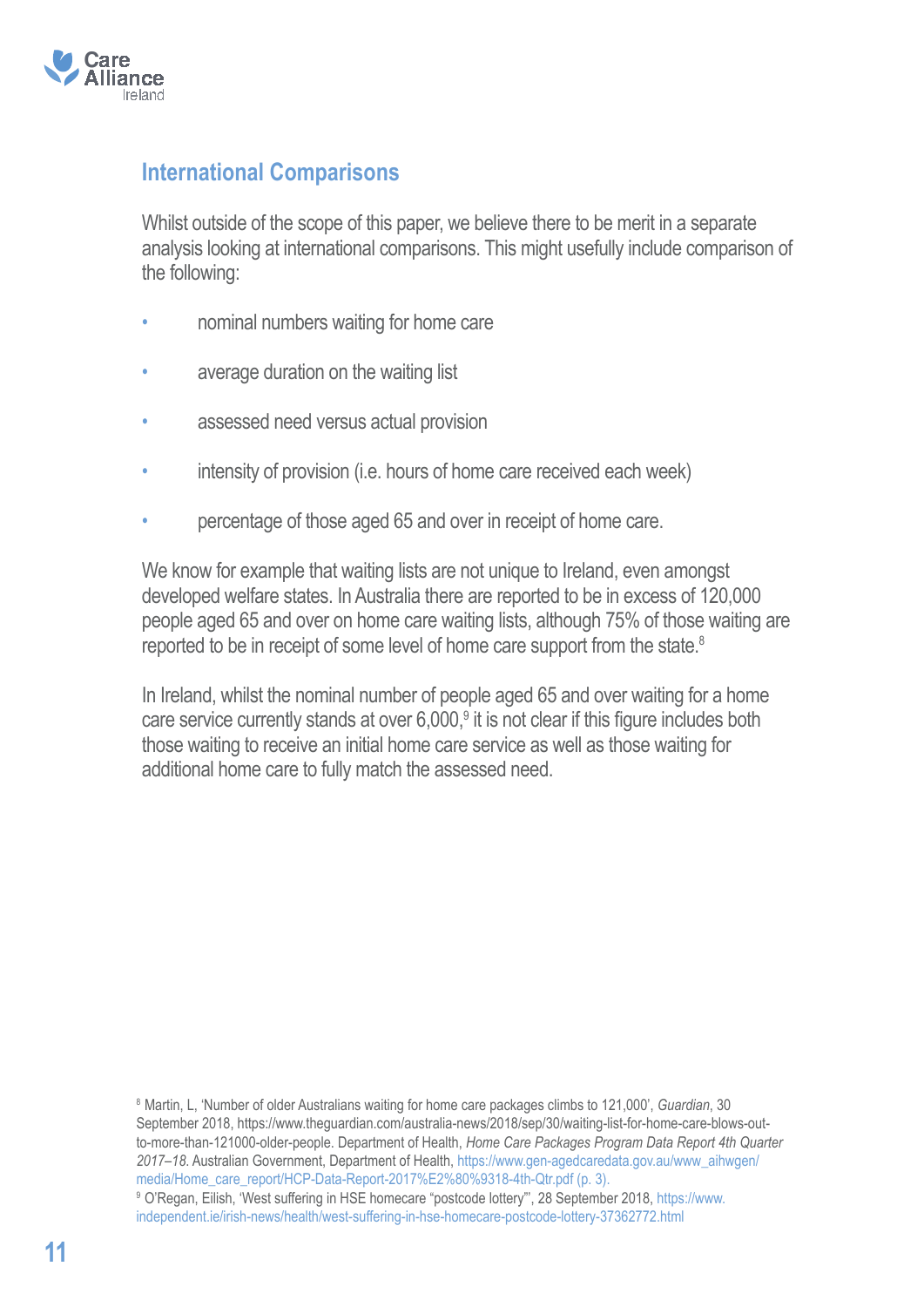

## **Benefits of the Single Assessment Tool for Capturing Home Care Data**

The development by the HSE and relevant stakeholders of a Single Assessment Tool (SAT) for the assessment of care needs has been ongoing since 2009. The process of choosing an assessment tool was robust and inclusive of all stakeholders, and the tool chosen (InterRAI) has been modified to ensure local and national suitability. The project resulted in the development of a separate Family Carer Needs Assessment for assessing the support needs of family carers. Care Alliance Ireland is delighted to have been instrumental, with others, in ensuring that such a tool is available to practitioners where there is considerable family carer involvement in the care of a dependent person.



Whilst the main Single Assessment Tool has been piloted, the slow national roll-out of the tool is a cause for concern

Whilst the main Single Assessment Tool has been piloted, the slow national roll-out of the tool is a cause for concern. The tool would provide the following major benefits for the consistent and adequate provision of home care:

- The tool has the capacity to **capture quantitative data**, including the waiting period for home care and the gap between assessed need and actual provision.
- It supports **the management of fair and efficient allocation of resources** by health and social care professionals, taking account of the varying complexities of care needs.
- It supports **regional consistency** in the provision of care, and allocation of resources based on a **more objective assessment of need**.

This proposed practice development has been referenced in a number of HSE Service Plans since 2010, and is again referred to in the *2018 Service Plan*.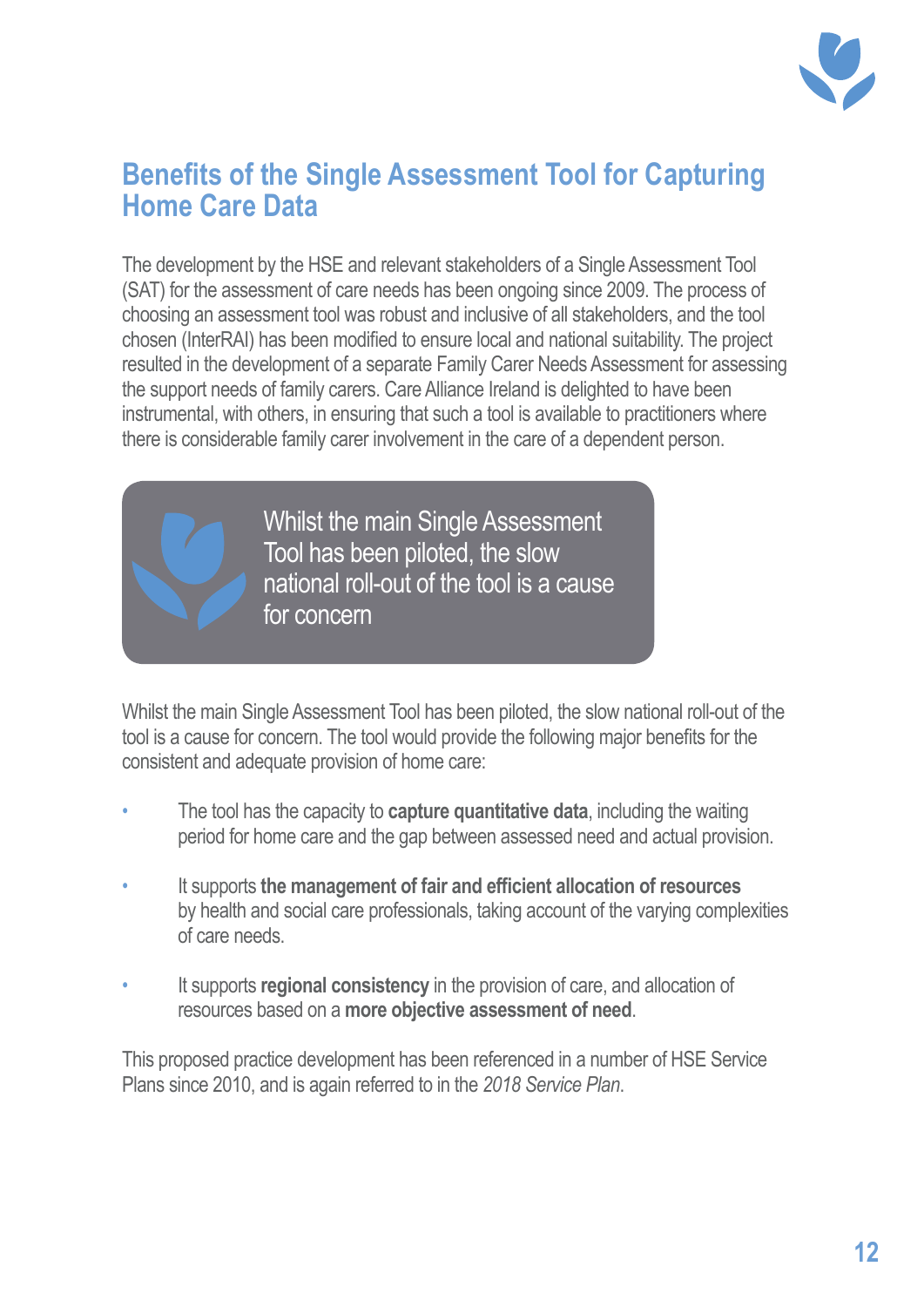

### **Table 2: Selected references to the Single Assessment Tool in HSE Service Plans**

| Year | <b>Reference to SAT in HSE Service Plan</b>                                                                                                                                                                                                                                                                                                                                |
|------|----------------------------------------------------------------------------------------------------------------------------------------------------------------------------------------------------------------------------------------------------------------------------------------------------------------------------------------------------------------------------|
| 2010 | Single Assessment Working Group (HSE Service Plan 2009, p. 38)                                                                                                                                                                                                                                                                                                             |
| 2014 | 'Service Priority – Implement a Single Assessment Tool (SAT). The first phase<br>implementation will commence in 2014 with a minimum of 50% of all new<br>entries to NHSS [Nursing Home Support Scheme], home care packages and<br>home help schemes assessed by the SAT in the last quarter of 2014, with full<br>implementation in 2015.' (HSE Service Plan 2014, p. 45) |
| 2018 | 'Continue to progress the implementation of the Single Assessment Tool<br>(SAT) across all CHOs.' (HSE Service Plan 2018, p. 47)                                                                                                                                                                                                                                           |

We strongly recommend that the roll-out of the SAT be made a high priority in order to avoid the current discrepancies and different emphases in home care needs assessments across the HSE areas, as clearly illustrated by the data gathered.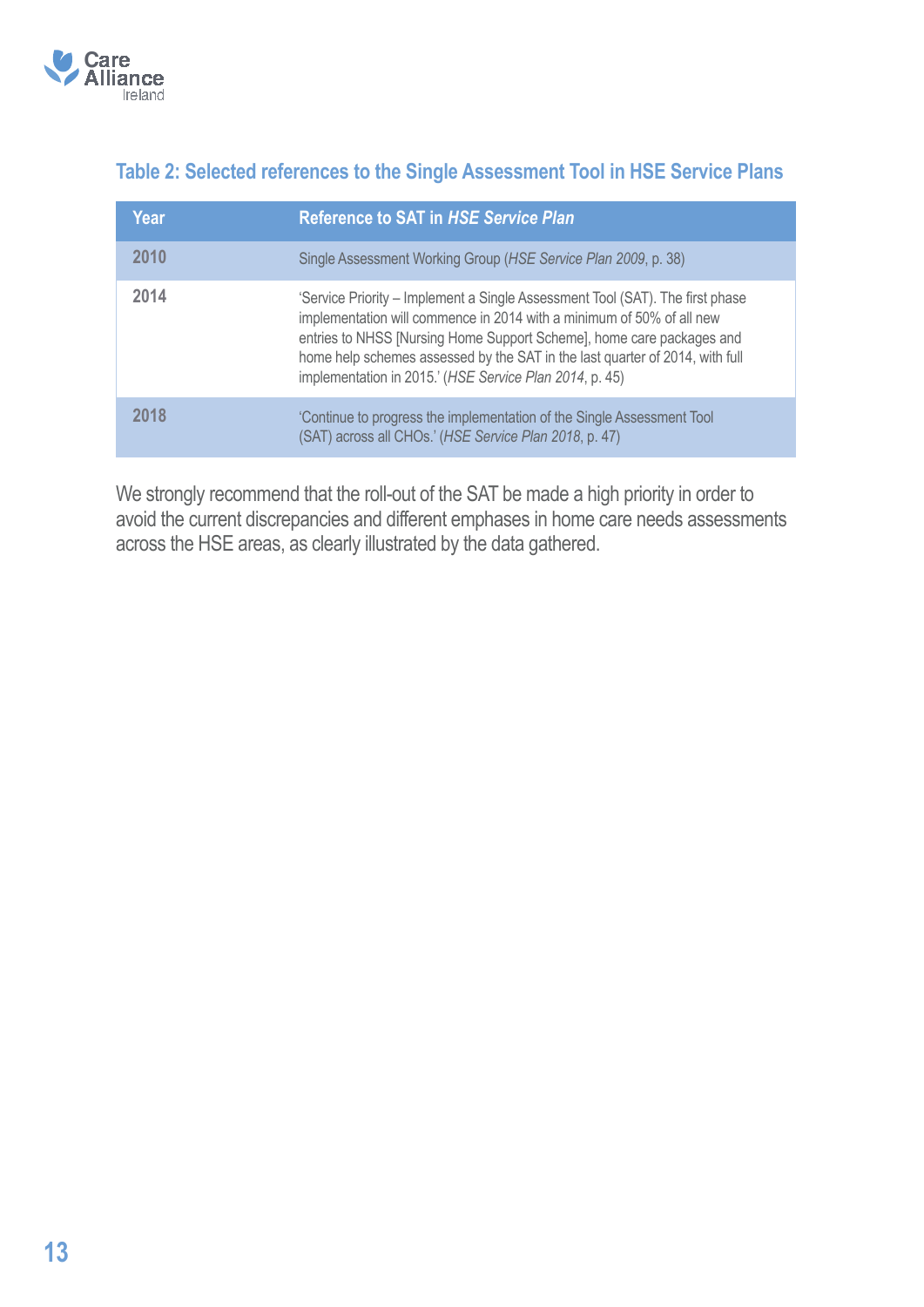

# **Observations on the Data Gathered**

**Our attempts at capturing the average length of time clients are waiting for home care have been partially successful.** We found the average waiting time for home care to be in the region of 3.3 months, with the range going from no wait time to over two years. Other recent research<sup>10</sup> on clients' experiences of waiting for provision of home care indicates a similar wait, ranging from little or none to over two years.

> Overall, based on the responses to the FOI request, it would seem that each HSE region has a different approach to assessment, management and provision of home care

**Differences in approach:** Overall, based on the responses to the FOI request, it would seem that each HSE region has a different approach to assessment, management and provision of home care.

**Failure to capture data on unmet need:** It is also clear that the extent to which data on unmet need is captured varies, and indeed it seems that little or no formal attempt is made to capture such data in some regions. This is of major concern.

**Move towards a more flexible response:** There appears to be a move towards a more flexible response to provision to allow the level of care to be varied as the needs of clients or their families change, without recourse to a full review by the local home care allocations team. This is welcome.

**Discrepancies in prioritisation:** Whilst we know that at least some regions operate a prioritisation system, this process remains unclear in the majority of regions. It appears that some regions use a 1, 2, 3 prioritisation system, others a 1, 2, 3, 4 system, whilst some also appear to offer immediate home care for those at end of life.

**Challenge of accessing home care from providers:** It appears that accessing home care providers who can respond to demand is an increasing challenge, due to a recent marked improvement in the labour market. Specifically, it appears that in some cases where provision is approved there are considerable delays in actual provision of care. Our FOI request did not illuminate the extent to which this is an issue in the various regions.

10 D'Alton, M et al. (2018) 'The patient experience of home care services'. Paper presented at 66th Annual & Scienti¬fic Meeting of the Irish Gerontological Society: Transforming Ageing Across Borders, September 2018.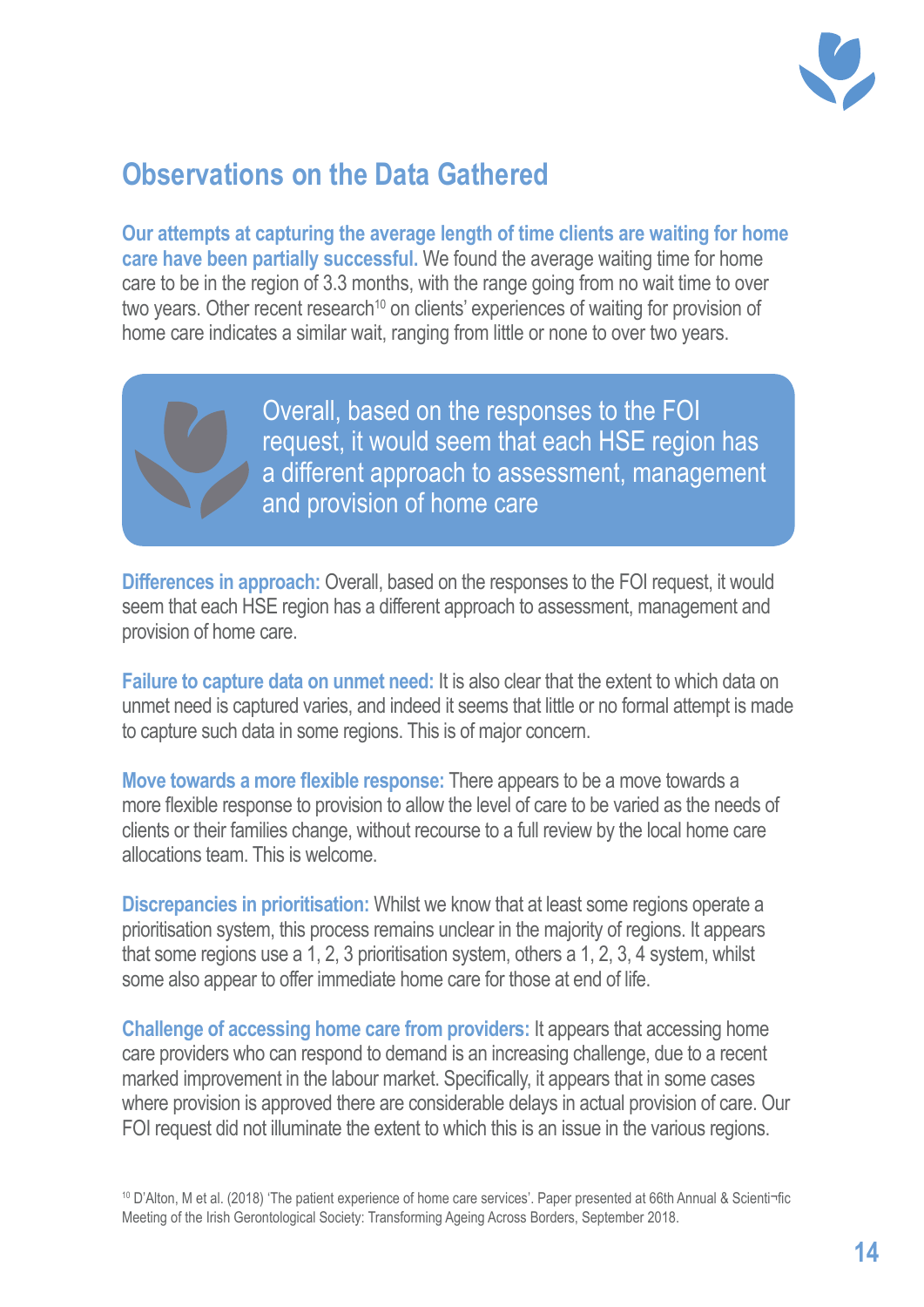

**Differences in emphases for home care provision:** Although the available data is limited, it is of note that the relationship between waiting lists and gaps between assessed need and actual provision differed across the regions. In one area within a region we were advised that only two clients were on the waiting list, but the same area reported a very significant gap (39%) between assessed need and actual provision. Meanwhile, whilst there were in excess of 600 clients on a waiting list in one region, it was estimated that 85% of assessed need was provided for. This may reflect variation in focus between regions, with some seeking to provide a more limited service to a greater number of clients, and others to provide a more intensive service to fewer clients. These trade-offs are arguably inevitable in a resource-based rather than needs/demand-led service. However, this likely level of variation in assessment of need outcomes is of concern.

> This may reflect variation in focus between regions, with some seeking to provide a more limited service to a greater number of clients, and others to provide a more intensive service to fewer clients. These trade-offs are arguably inevitable in a resource-based rather than needs/demand-led service. However, this likely level of variation in assessment of need outcomes is of concern

**Possible assessment of need in the light of resources available rather than independently:** One region responded to the question around assessed need and home support provided in the following way:

*their (health care professionals') assessment (of need) will correlate directly with the actual provision.*

This may be read in two ways – it may indicate either that the individual's identified needs are met in full (which appears unlikely, based on the response of other regions), or that the resources available will directly influence the assessment of need.

We are strongly of the view that assessed need should be independent of actual public resources available. If this is not the case, either in this or any other region, we would have concerns about health and social care operational practices in these regions.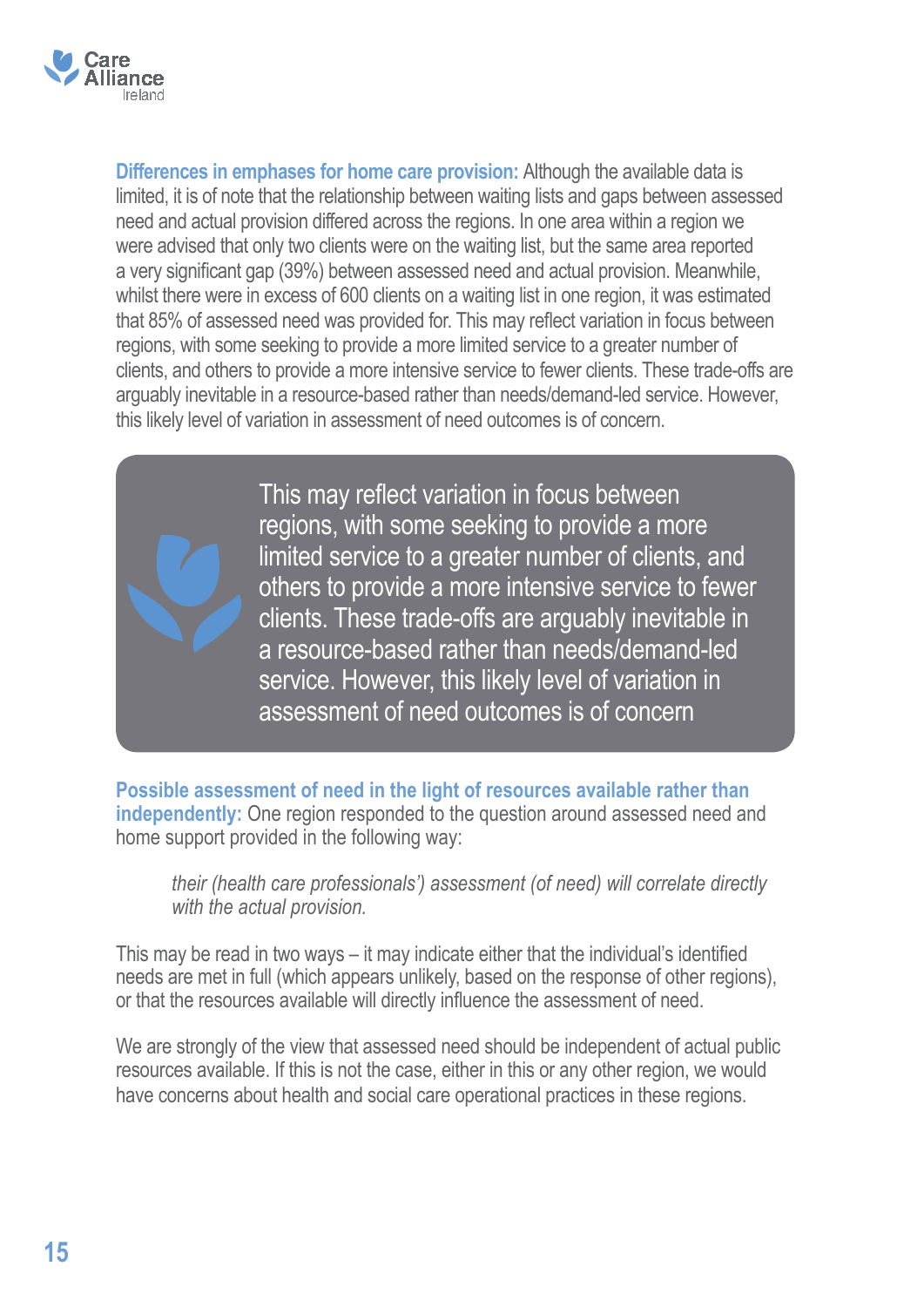

Assessment of needs without regard to the resources available would also help to ensure that gaps between identified need and actual provision are documented. This is the basis on which the Disability Act 2005 and the related Assessments of Need under the Act operate. Documenting unmet health and social care need is a fundamental aspect of a mature welfare state.

> We are strongly of the view that assessed need should be independent of actual public resources available. If this is not the case, either in this or any other region, we would have concerns about health and social care operational practices in these regions

## **The Drivers of Demand for Home Care**

Although we now know that the overall number of hours of home care delivered is likely to rise by about 10% over the three-year period between 2016 and 2018, this will improve access to home care only moderately, due largely to our ageing population. On the basis of a number of data sources and reports,11 it is estimated that demand for home care support will increase by approximately 3.25% per year. This is driven by a number of factors, most significantly the increase in the age profile of our population. This is most pronounced in the cohort aged 85 and over, a large percentage of which requires home care support. These pressures are mitigated somewhat by a modest reduction in the rates of morbidity and ill-health amongst the population aged 65 and over and the associated improvement in people's capacity to live well and independently as they age. The extent to which people opt for private home care, general expectations of care levels, and the extent to which family members can/will provide care are also factors that influence demand. Public policy regarding residential care is also an influencer. The recent ongoing levelling off and indeed modest reduction in the relative take up of the state-subsidised Fair Deal/ Nursing Home Support Scheme may point to a shift towards a preference for and actual delivery of care at home and away from institutional delivery. This shift in itself could put further pressure on the demand for home care.

It may also be that increasing asset prices in recent years make the Fair Deal scheme relatively less attractive as the contribution made by the client towards the cost of residential care under the scheme is directly related to the total value of the client's assets.

<sup>11</sup> i) 2015 HSE report *Planning for Health Trends and Priorities to Inform Health Service Planning 2016*, ii) *Health Service Capacity Review 2018. Review of Health Demand and Capacity Requirements in Ireland to 2031*. See https://health.gov.ie/wp-content/uploads/2018/02/71580-DoH-Dublin-Report-v6.pdf, iii) *Review of the Nursing Homes Support Scheme, A Fair Deal*, https://health.gov.ie/wp-content/uploads/2015/07/Review-of-Nursing-Homes-Support-Scheme.pdf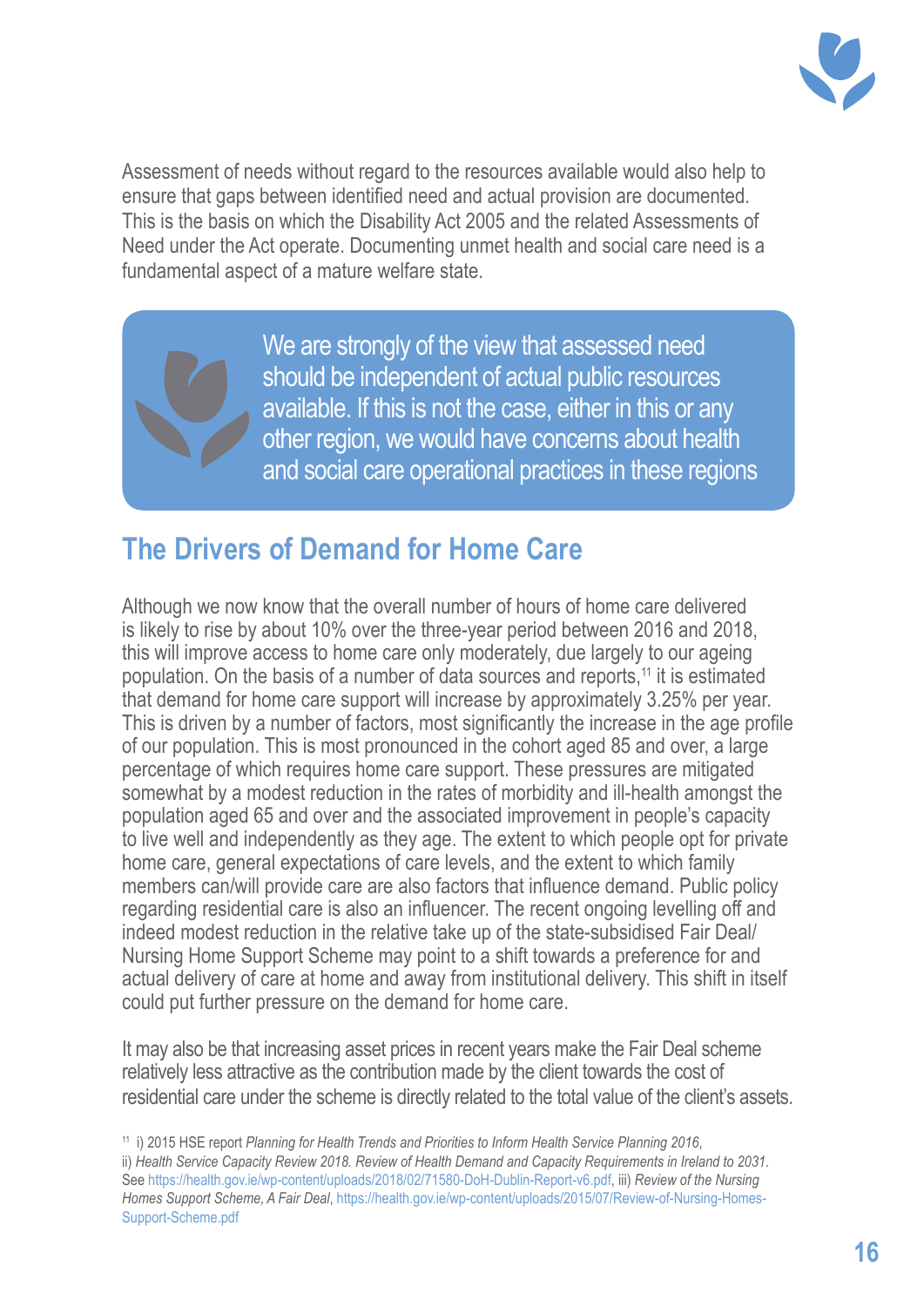

# **Current Provision of Home Care: Updating the Figures**

The *2018 HSE Service Plan* has, for the first time, stated the number of hours of home care that the HSE is seeking to deliver.<sup>12</sup> This development is both welcome and long overdue, and enables more accurate measurement of trends in provision and estimation of deficits in provision.

> A number of previous data sources for home care have been merged into one in the *2018 HSE Service Plan*. The HSE hopes to provide just over 17.25m hours to approximately 50,500 individuals in 2018. Latest HSE performance data suggests that it will be a challenge to deliver on this figure

A number of previous data sources for home care have been merged into one in the *2018 HSE Service Plan*. The HSE hopes to provide just over 17.25m hours to approximately 50,500 individuals in 2018.<sup>13</sup> Latest HSE performance data suggests that it will be a challenge to deliver on this figure.14

#### **Revisiting the 2016 Data**

Access to this new data from the HSE also enables us to revisit the 2016 *Analysis of Home Care Supports Funded by the HSE 2008–2016* report, and to update and clarify some aspects of that report. Our review of the 2016 report suggests that the report overestimated home care provision by several million hours each year, or approximately 17% in the case of 2015. We assumed at the time of writing that a home care package equated to 10 hours per week; it now seems that the actual amount provided was approximately 6 hours per week.15 For the purposes of estimation, we assume that this figure of 6 hours has remained largely consistent

<sup>12</sup> https://www.hse.ie/eng/services/publications/serviceplans/national-service-plan-2018.pdf p. 115.

<sup>13</sup> This is a combination of the 2018 *HSE Service Plan* target of 17,094,000 hours and the additional 156,000 hours allocated under the Adverse Weather Initiative in early 2018. It is not entirely clear if this figure relates exclusively to those aged 65 and over. In previous communications with the HSE (2016) we have been advised that approximately 15% of home care is delivered to those under 65. We assume this 15% figure is now reported on within disability services.

<sup>14</sup> *HSE Performance Report Q1 2018*, p. 4. See https://www.hse.ie/eng/services/publications/performancereports/ january-to-march-quarterly-report.pdf

<sup>15</sup> 'This is the equivalent of 10.57m hours of home help combined with 20,175 HCPs and a total of 235 IHCPs of 360,000 hours.' Source: *HSE Service Plan 2018*, pp. 46, 115, 116, https://www.hse.ie/eng/services/publications/ serviceplans/national-service-plan-2018.pdf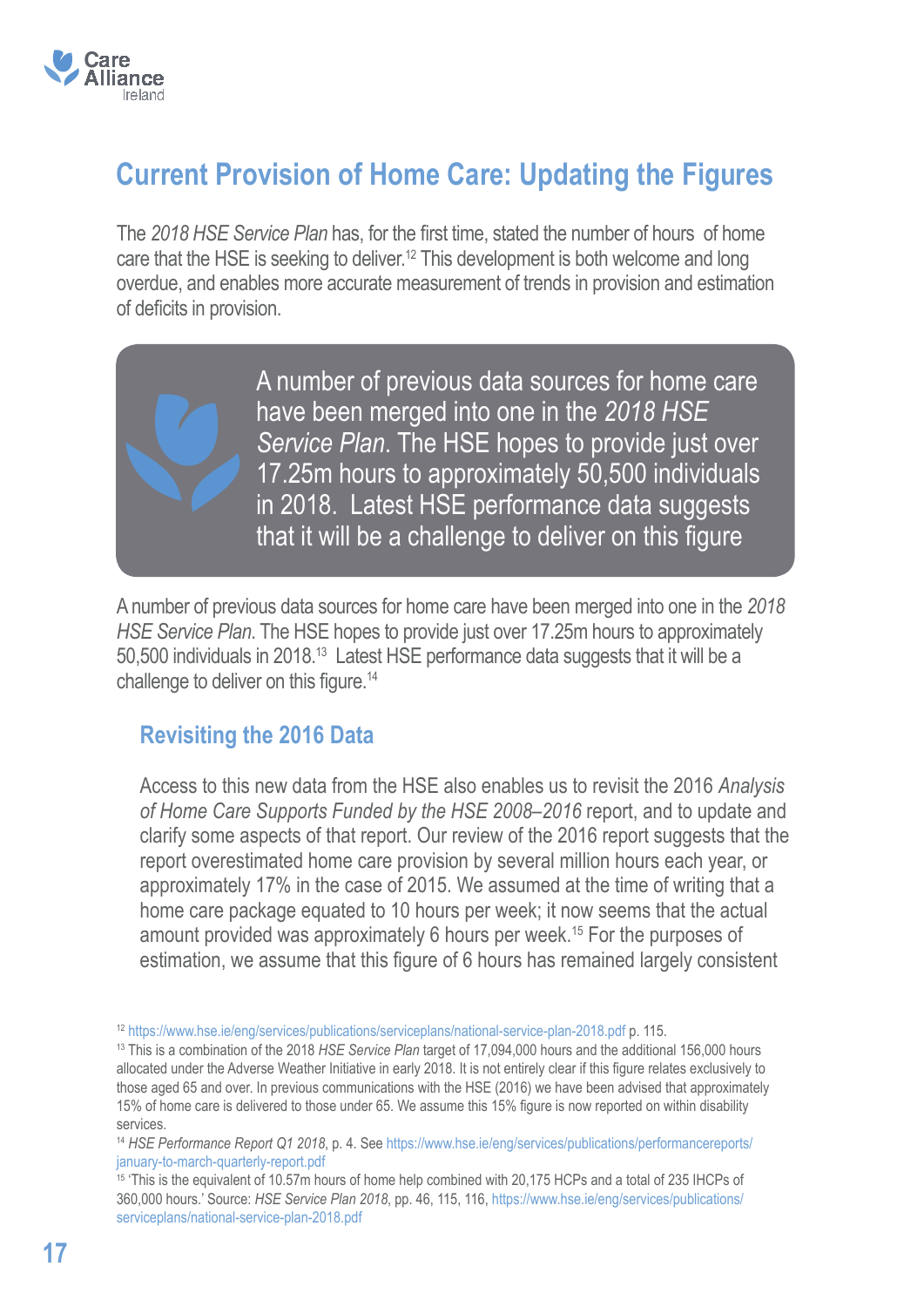

in more recent years and that a somewhat lower number of hours is provided weekly for home help clients,<sup>16</sup> with intensive home care package recipients (< 300 clients) currently receiving in the region of 29 hours per week. On average then we estimate that each client received approximately 6.5 hours of home care per week in each year over the period 2008 to 2016.

> On average then we estimate that each client received approximately 6.5 hours of home care per week in each year over the period 2008 to 2016

#### **2008 and 2011 Baselines**

In the 2016 report we attempted to calculate the home care provision deficit using two baselines: 2008 and 2011.

2011 was the year when funding for home care experienced a squeeze, with a 10% cumulative reduction in number of hours of home care delivered during 2011 and 2012.

Furthermore, using 2011 as a baseline is significant in light of the HSE's own 201617 report which stated:

*if the proportion of older people receiving the service (home help) was extended to 10.1% (the level of service provision in 2011, and more reflective of the actual need as estimated by OECD) there would be an increase in clients to 65,040 in 2017 and 76,280 in 2022/27.*

In 2018, the HSE plans to deliver home care to 50,500 people aged 65 and over. Clearly, the estimated client numbers cited in this extract – 65,040 and 76,280 – demonstrate how far there is to go to meet reasonable levels of provision and accessibility.

<sup>&</sup>lt;sup>16</sup> The Sláintecare Report of 2017 (p. 56) refers to an average of 4.3 hours per client per week under the home help scheme and 6.5 hours under the home care package scheme. The schemes were merged into one service in 2018, https://data.oireachtas.ie/ie/oireachtas/committee/dail/32/committee\_on\_the\_future\_of\_healthcare/ reports/2017/2017-05-30\_slaintecare-report\_en.pdf

<sup>&</sup>lt;sup>17</sup> Smyth, B et al. (2016) 'Planning for health: Trends and priorities to inform health service planning 2017'.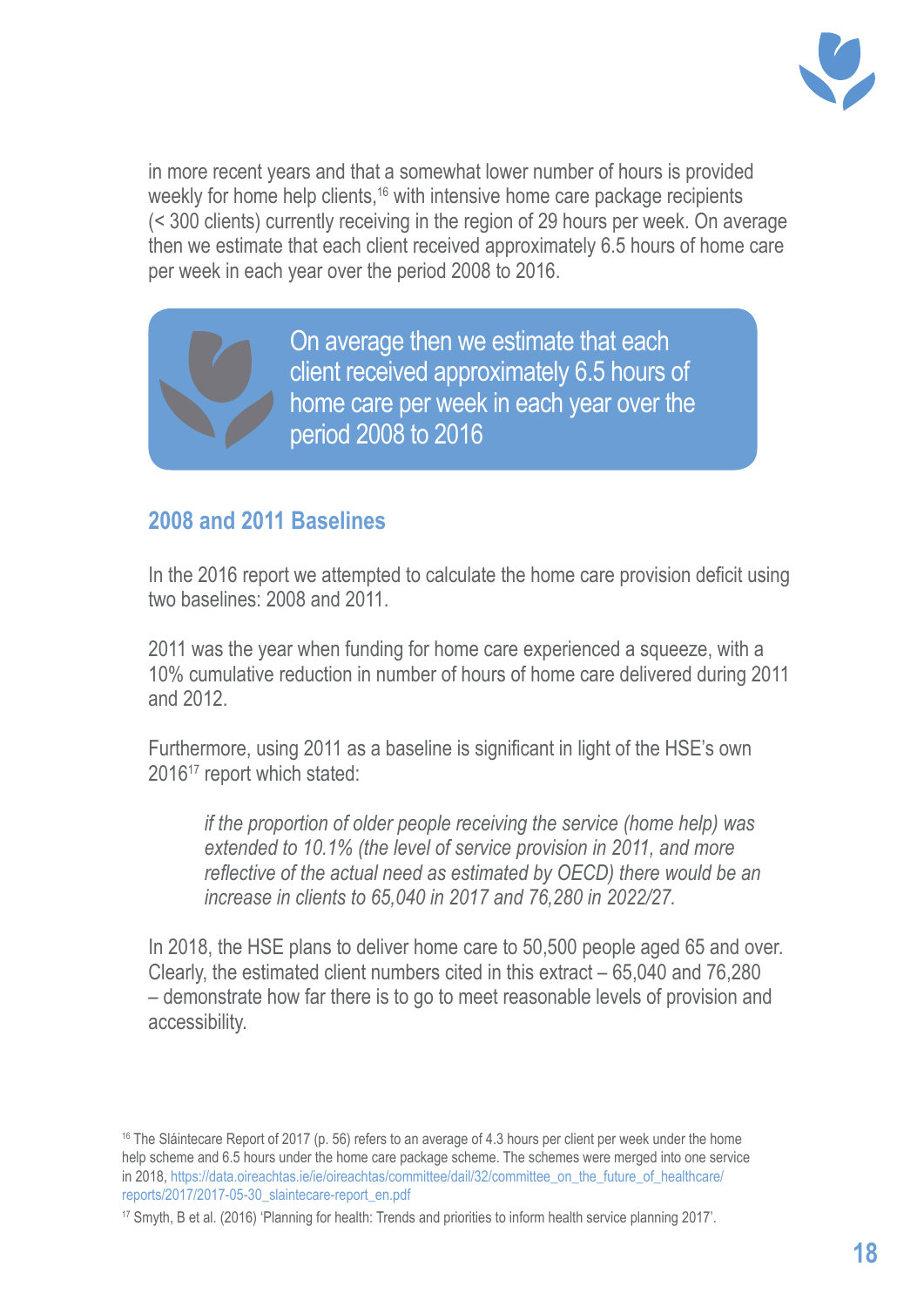

Using the original 2011 HSE service goals as a baseline, we found a deficit in provision in 2016 of 1.64m hours. As alluded to earlier in this paper, whilst provision has since increased, the rate of increase has merely kept pace with demand. As such we estimate a deficit in provision in both 2018 and 2019 of a similar amount, in both cases well over 1.5m hours. See Figure 1 below and Appendix 1.



#### **Figure 1: Home care deficit – 2011 Baseline**

We also looked at the more challenging 2008 baseline. 2008 was the year when provision peaked before the economic downturn adversely affected resourcing of home care. Using the more robust data we now have access to, we estimate a home care provision deficit for 2019 as shown in Figure 2, using the 2008 baseline of 4m hours (18% of the need). See Figure 2 and Appendix II.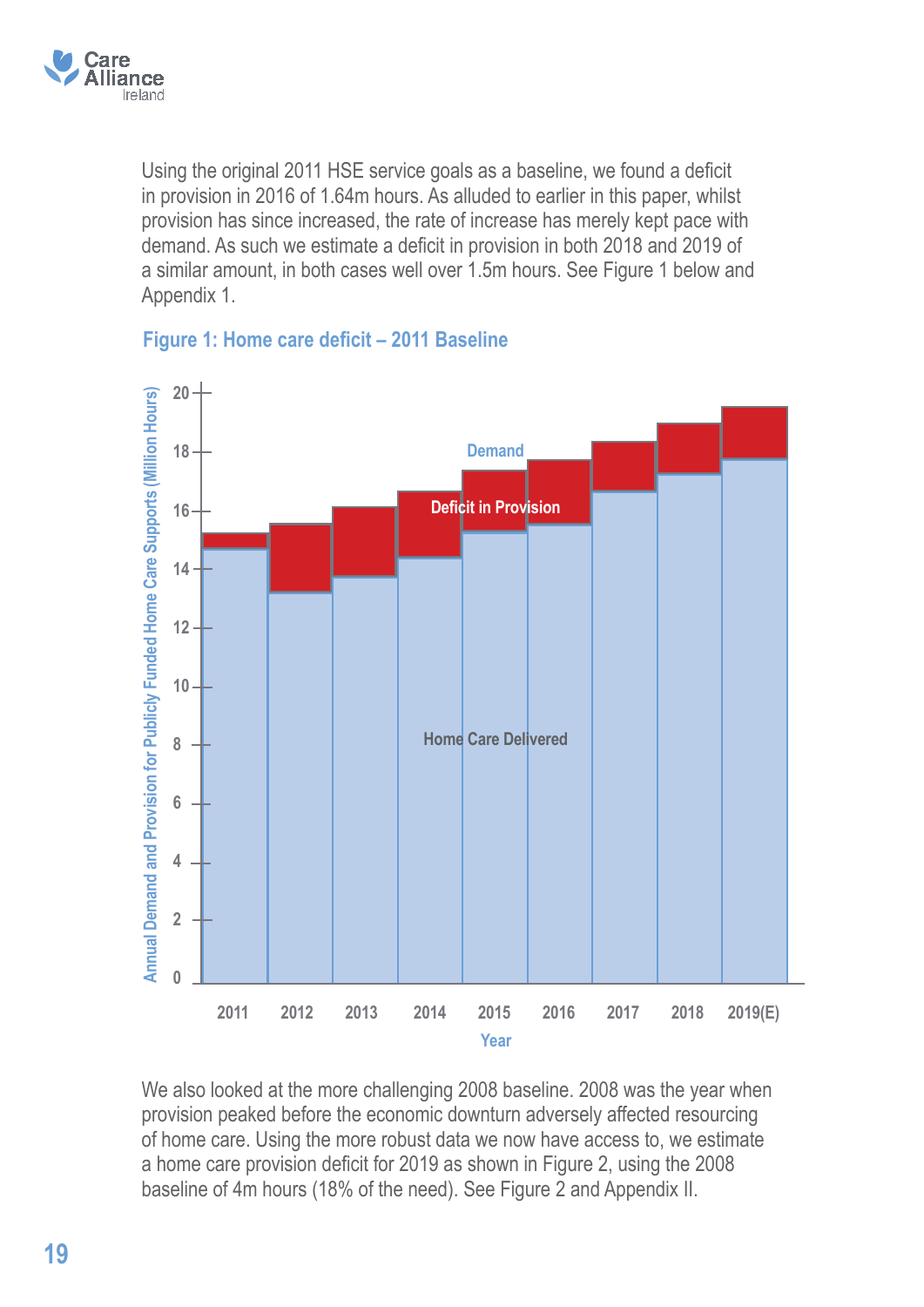



### **Figure 2: Home care deficit – 2008 baseline**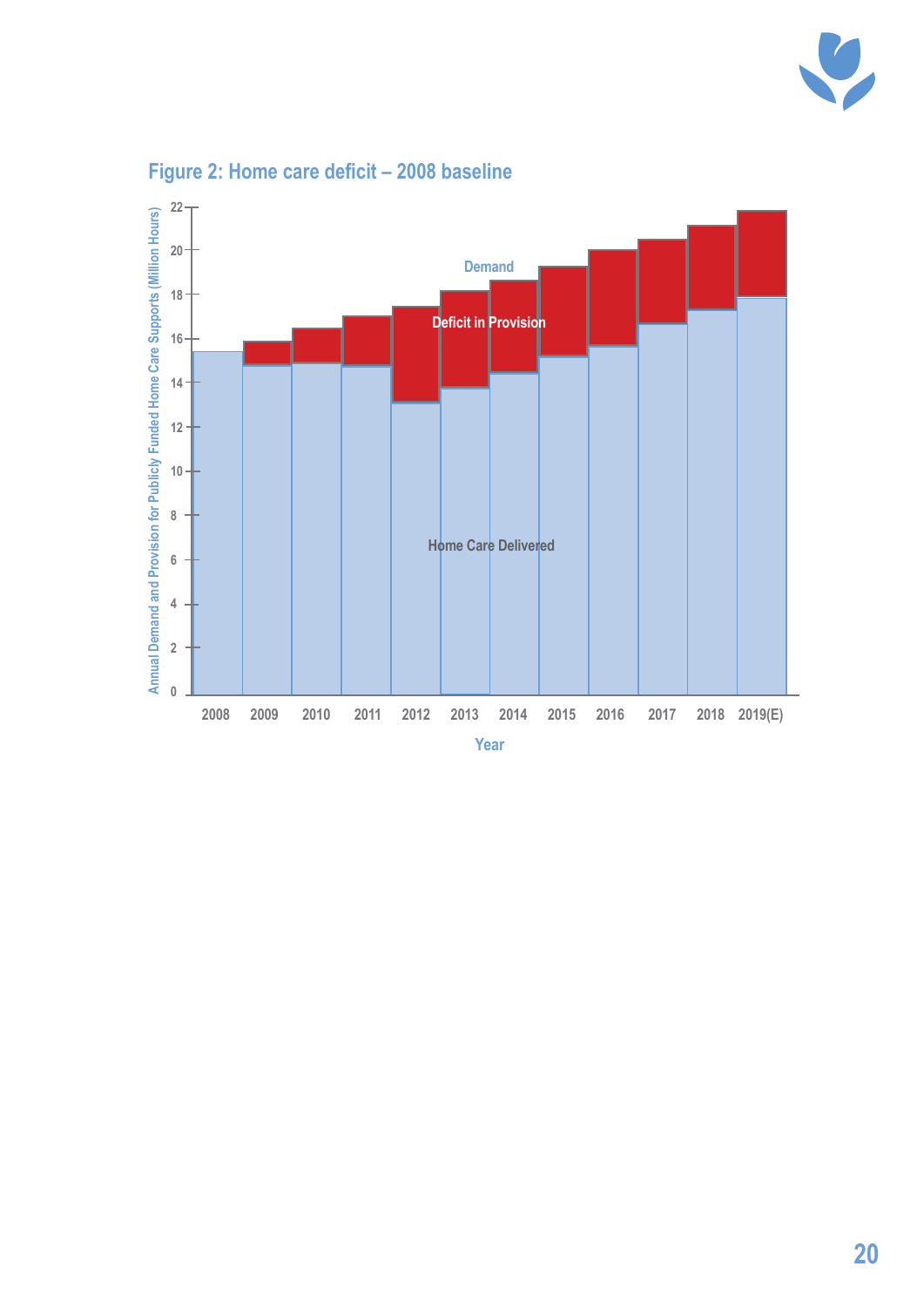

# **Analysis of Home Care Provision in 2018**

Care Alliance Ireland does acknowledge that the level of resourcing of home care has increased significantly since 2013. This is to be welcomed. The challenge is that to stand still, as it were, there needs to be a 3% or more increase in provision annually. The harsh reductions in provision and associated accessibility in the 2009–2012 period have yet to be fully reversed.

**Increases in funding are only keeping up with demographic pressures:** The allocation of €412m in 2018 will provide for approximately 17.25m home care hours. This represents an increase of approximately 4.1 million hours (32%) since the low of 2012. However, as the demographic pressures of an ageing population are relentless, such an increase in nominal levels of provision has not restored the level of access to publicly funded home care that was present in 2008. It is of note that the *2018 HSE Service Plan* (p. 71), when looking at demographic and inflationary pressures, appears to provide for only a 1% increase in funding in the older persons' budget. This is considerably less than the population increase in this cohort, which is in excess of 3% annually. This means that Budget Day announcements around increases in home care tend to be merely playing catch-up with the relentless demographic pressures. As such, Budget announcements of increased funding may exaggerate the extent to which there will be actual increases in services.

**Increased hourly cost of home care:** In addition, due to a tighter labour market, collective agreements, increased levels of monitoring and higher qualification requirements for care staff, the hourly cost of home care has increased and now stands at approximately €25. This is likely to increase annually. It is clear that ongoing and significant annual increases in public resourcing of home care will be needed well into the future to meet the growing home care needs of our community.

Due to a tighter labour market, collective agreements, increased levels of monitoring and higher qualification requirements for care staff, the hourly cost of home care has also increased and now stands at approximately €25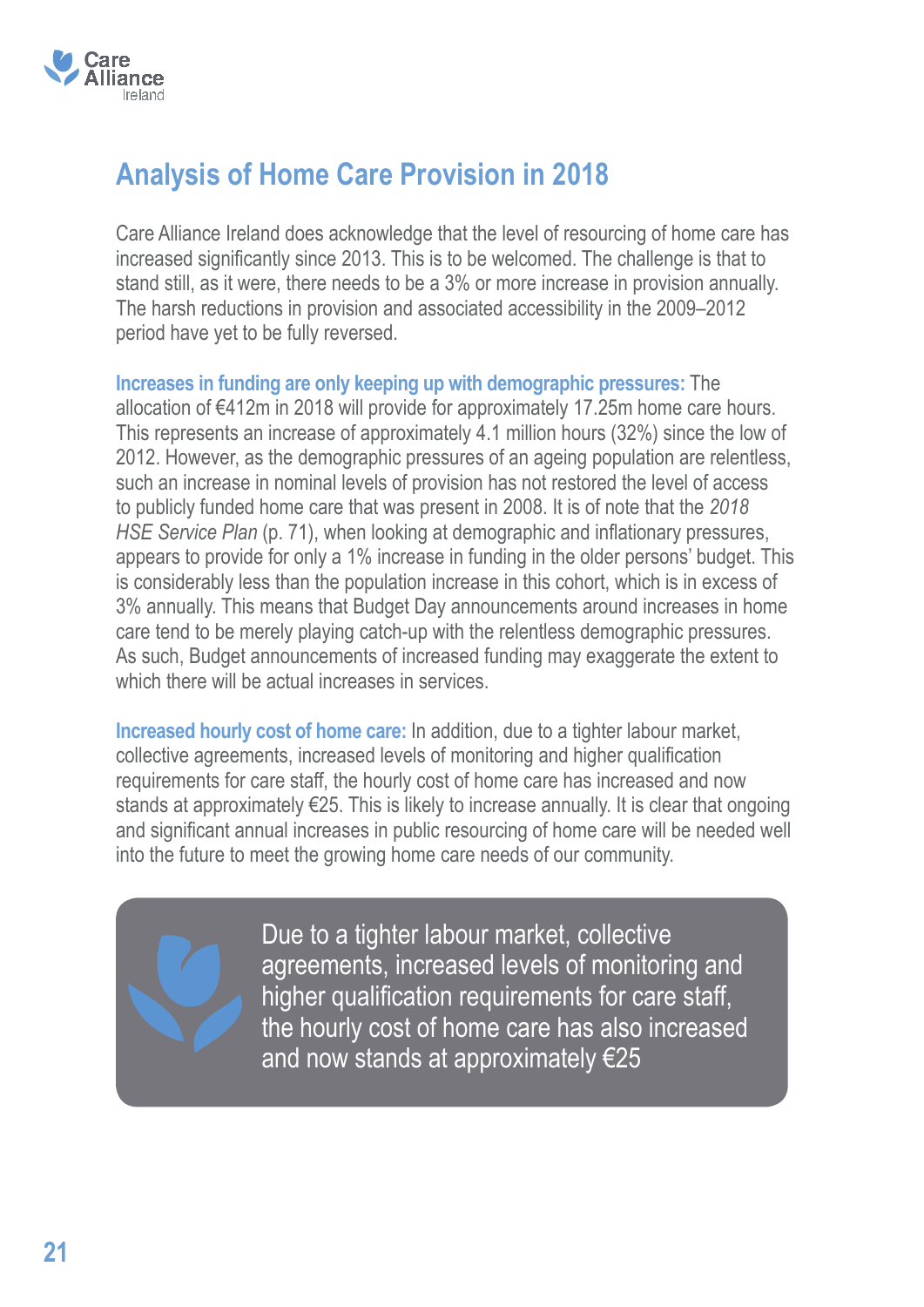

**Home care deficit is estimated at 18% for 2018:** On the basis of the Freedom of Information request referred to above, and using data supplied by a number of HSE regions, the gap between clinically assessed need and actual home care provision is estimated at 15%. This figure, combined with the figures for the significant numbers on waiting lists (in excess of 6,100 currently), is relatively close to Care Alliance's own 2018 and 2019 home care deficit estimates of 18%, based on the 2008 baseline. It is significant that recently published Irish research<sup>18</sup> suggests that a high percentage (42%) of clients felt that they needed more intensive home care than they were currently in receipt of.

Restoring provision to the accessibility levels of a decade ago is only right for those in need of care, and for the families that continue to provide the overwhelming majority of care.

## **Recommendations**

• **System-wide roll-out of the Single Assessment Tool (SAT):** In light of the data that our FOI has unearthed, we have concerns about the possible significant variation in approaches being taken by HSE practitioners at a local level with respect to assessment of home care support needs. We believe that the use of a Single Assessment Tool will to some extent address this issue. A number of HSE primary care practitioners we have spoken with are unaware of the new Single Assessment Tool. This suggests that the tool's roll-out continues to be slow and patchy rather than system-wide. The *2018 HSE Service Plan* is vague in its aspirations in regard to the roll-out of the Single Assessment Tool, stating that the HSE will seek to 'Continue to progress the implementation of the Single Assessment Tool across all CHOs.' An important metric in measuring progress would be the percentage of Assessments of Need undertaken in 2018 that use the approved InterRAI SAT. This was a metric included in the *2014 Service Plan*, but never reported on publicly or included in subsequent service plans.

> An important metric in measuring progress would be the percentage of Assessments of Need undertaken in 2018 that use the approved InterRAI SAT

18 D'Alton, M et al. (2018) 'The patient experience of home care services'. Paper presented at 66th Annual & Scienti¬fic Meeting of the Irish Gerontological Society: *Transforming Ageing Across Borders*, September 2018.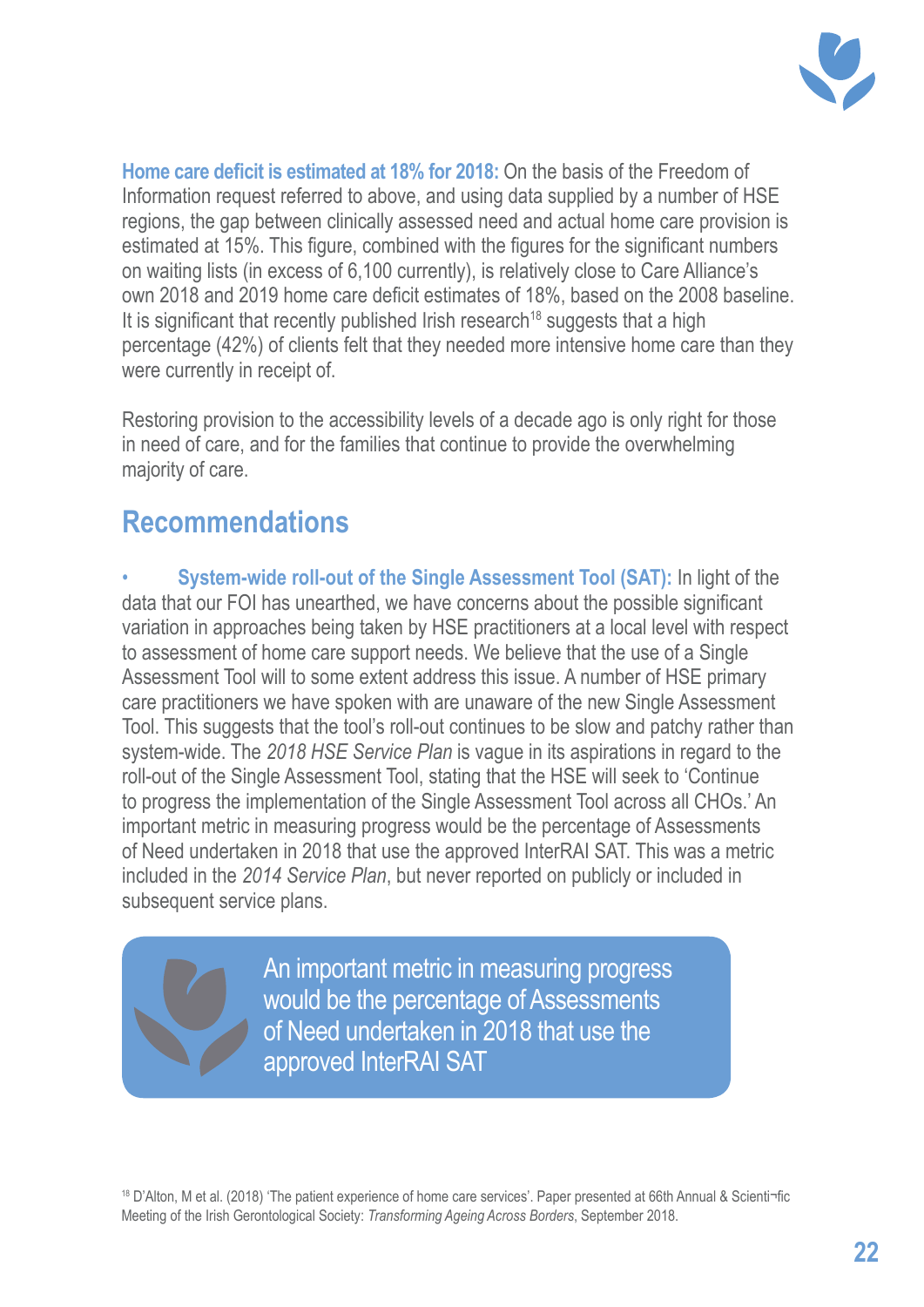

**Increase in provision:** In spite of recent increases in home care resourcing, the deficit in home care provision continues. On a very conservative level, using 2011 as a baseline, we estimate a deficit in provision of in excess of 1.5m home care hours for 2018 and 2019. Using the more challenging baseline of 2008, we estimate a deficit in provision of 4m hours in 2018. This could be addressed by an injection in 2019 of approximately €110m, allowing for inevitable demographic pressures and for increases in hourly costs. Some of these resources could arguably be secured from the existing Fair Deal/residential care budget, the demand for which appears to have moderated or indeed reduced in recent years.

**• Annual increase in funding:** Such an increase in home care provision is unlikely to be practicable over a one-year time frame. A more realistic objective would be for a 10% nominal increase in home care resourcing annually for three to four years. This could result in annual high-single-figure increases in actual provision, allowing for the increasing cost of hourly provision. By then, there should be a legislative framework in place for home care that addresses the not insignificant challenges of sustainability of funding, labour availability and regulation.



A more realistic objective would be for a 10% nominal increase in home care resourcing annually for three to four years

**• Changes to process of tendering for home care provision:** Not-for-profit home care providers have been shown in recent years to be well placed to deliver high-quality home care, dementia care and home-based respite care. After some difficulties, there now seems to be a fuller appreciation by those commissioning care within the system that the race to the bottom in terms of hourly rates through the tendering process has had negative unintended consequences in the areas of consistency of care, complaints and zero-hour contracts, and has negatively impacted the availability of care during evenings and weekends.

**• System-wide roll-out of the Family Carer Needs Assessment tool alongside the Single Assessment Tool (SAT):** We welcome the modest once-off allocation of €180,000 under Dormant Funds to resource one HSE region to begin using the bespoke Family Carer Needs Assessment tool, in parallel with the use of the main Single Assessment Tool (SAT) for the dependent person. This new tool, however, needs to be rolled out throughout the HSE alongside the primary SAT.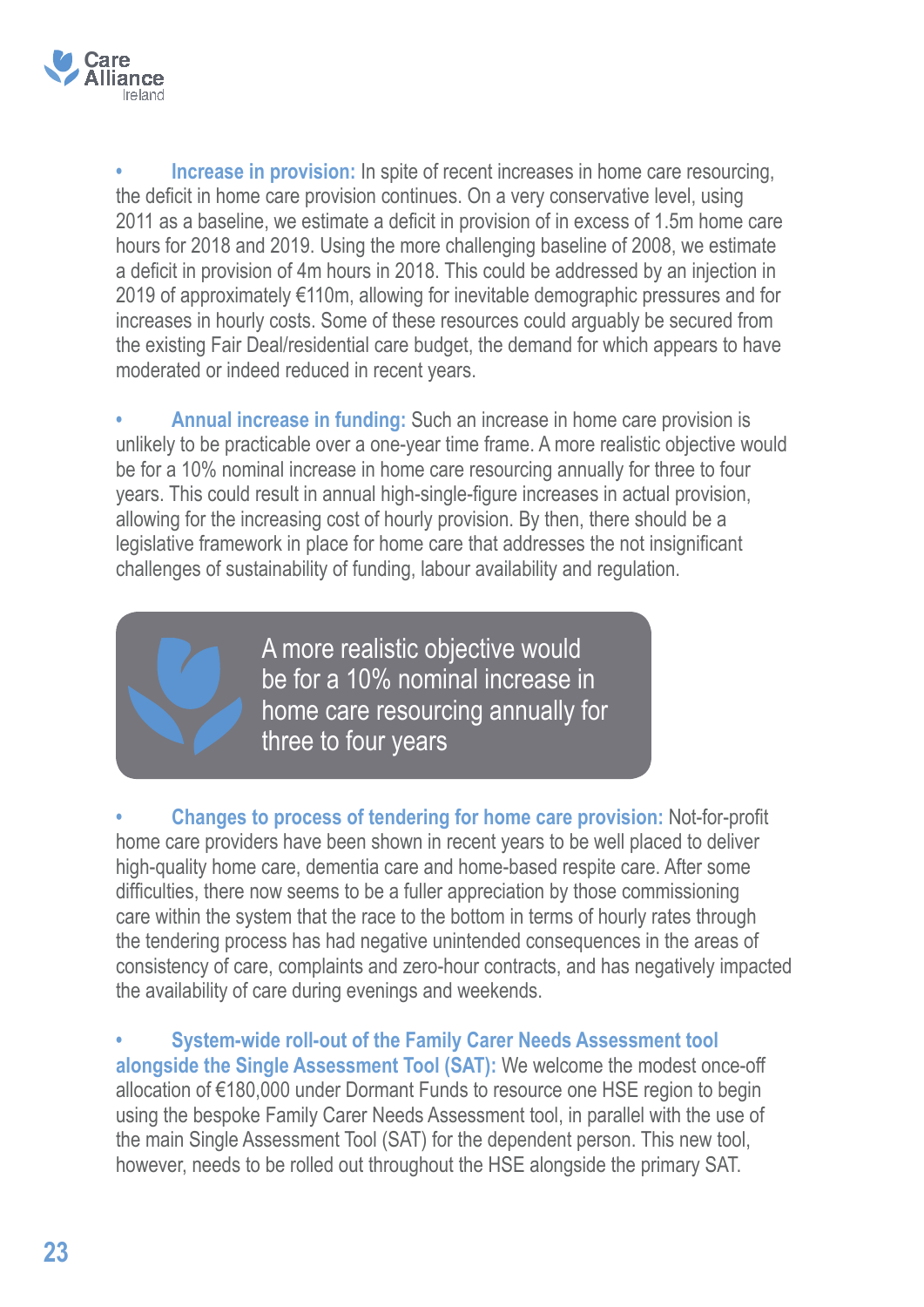

**• Comprehensive dissemination plan for client home care guidelines:** There is work to be done in providing a clearer picture to clients and their families about the process of applying for and obtaining home care. We welcome the updated web-based guidelines, information booklet and application form. However, we are disappointed that there appears to have been no consultation with either not-for-profit providers or NGO advocates in the redesign of the booklet and application form. The apparent lack of user experience testing of the updated guidelines prior to publishing is also disappointing, and the fact that the updated guidelines appear to be currently accessible only online is potentially problematic. We recommend that the HSE create and operationalise a comprehensive dissemination plan for the new guidelines, using the existing infrastructure of Citizens Information Centres, health centres, post offices and the wide range of NGOs that successfully reach a large number of likely clients and their families.

**• Department of Health to prioritise the review of the home care scheme:** We do not get a sense that the statutory home care scheme is a departmental priority. Although identified as a priority by the Department of Health in a number of recent policy documents, we feel that progress has been very slow.<sup>19</sup> Whilst we acknowledge that policy and legislative reform can take time, it is now nearly two years since plans for a formal consultation about a statutory scheme were announced, yet the Department has yet to finally approve the scope of the planned reform. This may be in part due to the political challenges of raising the possibility of client financial contributions to the cost of home care. However, in light of the ongoing demographic and other pressures discussed above, the Department must make the statutory scheme a real priority for 2019. Whilst we in Care Alliance Ireland welcome the ongoing opportunity to influence this process, the process itself must move up a gear or risk losing momentum. The experience of the lengthy (circa 5 years) development of the Single Assessment Tool, followed by minimal implementation to date, must not be repeated in this instance.

#### **• As part of the current review of home care, there should be an assessment of the current volume of privately provided home care.**

**• As part of the current review of home care, there should be an independent exploration of the apparent material reduction over time in the home care support hours delivered per client.**

**• Create improved models for optimum home care levels:** The Department of Health should liaise with the HSE and other interested parties in developing more sophisticated models for assessing appropriate levels of home care provision based on international norms and agreed levels of dependency.

<sup>19</sup> Department of Health Business Priorities, 2017, 2018, and Department of Health Statement of Strategy 2016–2019, https://health.gov.ie/wp-content/uploads/2016/12/DoH-SoS-2016-2019-Final-En.pdf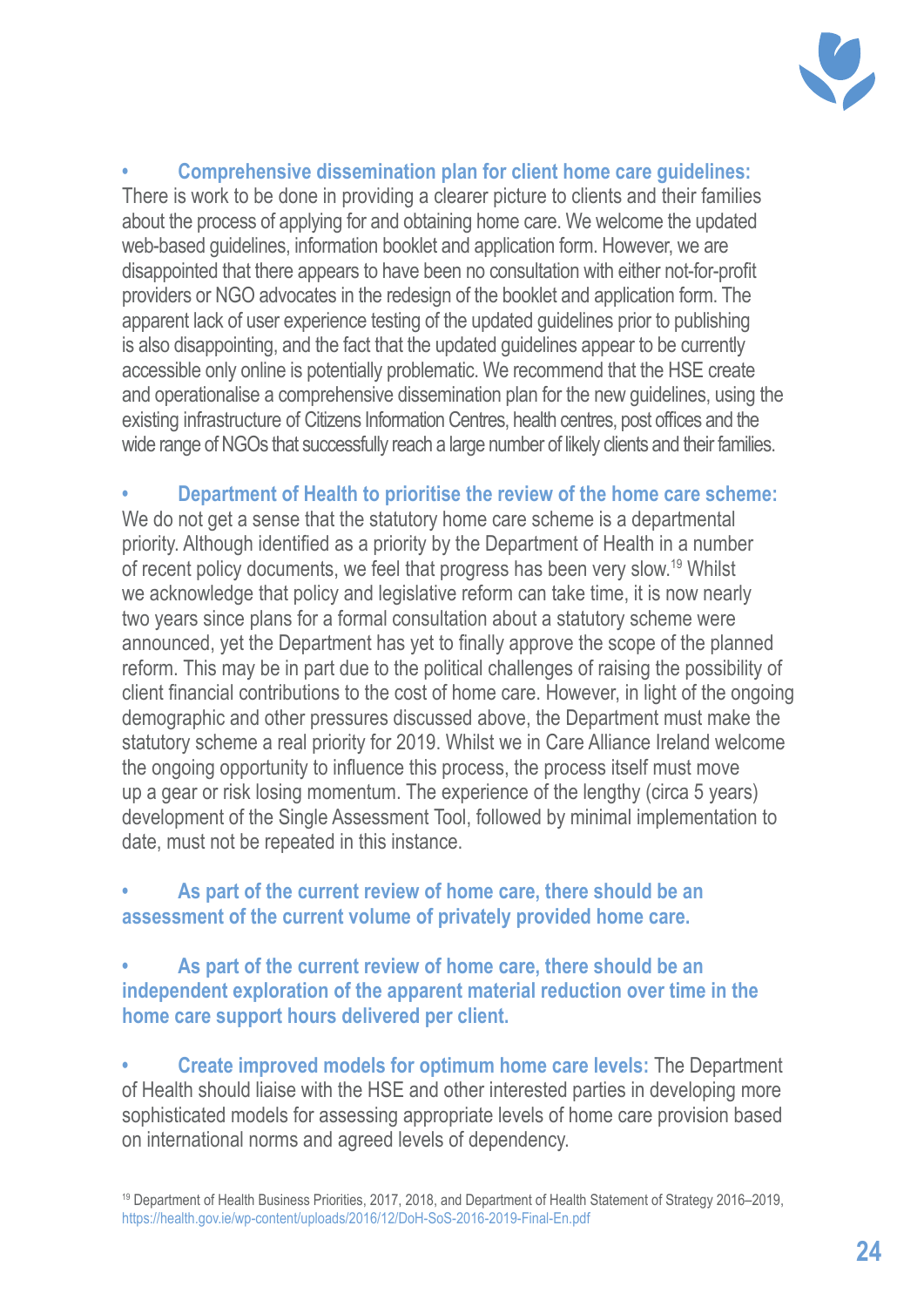

# **Appendix 1**

#### **Table 3: Estimated home care deficit using 2011 HSE service plan targets**

| Year   | <b>Home Help</b><br>(mhrs)<br><b>Notional</b><br><b>Demand</b> | <b>Home Care Package</b><br>(equivalent hours,<br>assuming 6 hrs<br>per week, mhrs)<br><b>Notional Demand</b> | Increase for<br><b>Demographic</b><br><b>Pressures</b> | <b>Total Hours</b><br><b>Needed Based</b><br>on 2011 Target<br><b>Service Delivery</b><br>per HSE Service<br>Plan (mhrs) | <b>Total Hours</b><br><b>Delivered</b><br>(mhrs) | <b>Estimated</b><br><b>Deficit</b><br>(mhrs) |
|--------|----------------------------------------------------------------|---------------------------------------------------------------------------------------------------------------|--------------------------------------------------------|--------------------------------------------------------------------------------------------------------------------------|--------------------------------------------------|----------------------------------------------|
| 2011   | 11.98                                                          | 3.19                                                                                                          | 1.00%                                                  | 15.17                                                                                                                    | 14.62                                            | 0.55                                         |
| 2012   | 12.37                                                          | 3.29                                                                                                          | 1.0325%                                                | 15.66                                                                                                                    | 13.1                                             | 2.56                                         |
| 2013   | 12.77                                                          | 3.40                                                                                                          | 1.07%                                                  | 16.17                                                                                                                    | 13.86                                            | 2.131                                        |
| 2014   | 13.19                                                          | 3.51                                                                                                          | 1.10%                                                  | 16.70                                                                                                                    | 14.31                                            | 2.39                                         |
| 2015   | 13.61                                                          | 3.62                                                                                                          | 1.14%                                                  | 17.24                                                                                                                    | 15.21                                            | 2.03                                         |
| 2016   | 14.06                                                          | 3.74                                                                                                          | 1.17%                                                  | 17.80                                                                                                                    | 15.71                                            | 2.09                                         |
| 2017   | 14.51                                                          | 3.86                                                                                                          | 1.21%                                                  | 18.38                                                                                                                    | 16.67                                            | 1.71                                         |
| 2018e  | 14.98                                                          | 3.99                                                                                                          | 1.25%                                                  | 18.98                                                                                                                    | 17.25                                            | 1.73                                         |
| 2019e1 | 15.47                                                          | 4.12                                                                                                          | 1.29%                                                  | 19.59                                                                                                                    | 17.85                                            | 1.75                                         |

#### **Notes**

1. Assuming a 3.5% increase in hours provided in 2019.

2. mhrs = million hours.

3. Column 4 (Increase for Demographic Pressures) reflects the annual percentage increase in hours of home care needed to sustain the level of access (i.e. utilisation ratios). Demographic and other pressures are estimated at 3.25% annually.

4. e and e1 are estimates.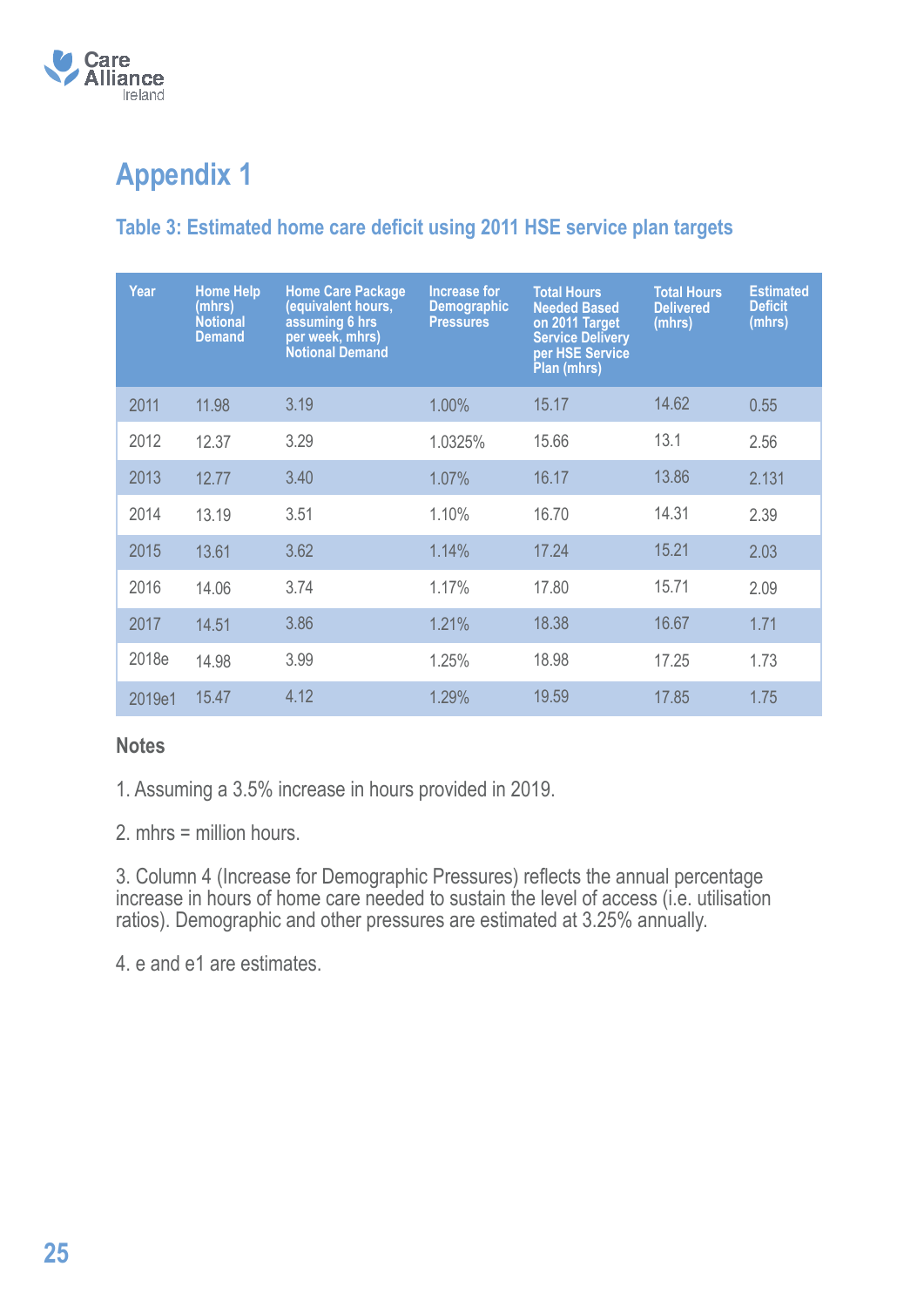

# **Appendix 2**

### **Table 4: Estimated home care deficit using 2008 HSE provision**

| Year   | <b>Home Help</b><br>(mhrs)<br><b>Notional</b><br><b>Demand</b> | <b>Home Care Package</b><br>(equivalent hours,<br>assuming 6 hrs<br>per week, mhrs)<br><b>Notional Demand</b> | <b>Increase for</b><br><b>Demographic</b><br><b>Pressures</b> | <b>Total Hours</b><br><b>Needed Based</b><br>on 2008 Target<br><b>Service Delivery</b><br>per HSE Service<br>Plan (mhrs) | <b>Total Hours</b><br><b>Delivered</b><br>(mhrs) | <b>Estimated</b><br><b>Deficit</b><br>(mhrs) |
|--------|----------------------------------------------------------------|---------------------------------------------------------------------------------------------------------------|---------------------------------------------------------------|--------------------------------------------------------------------------------------------------------------------------|--------------------------------------------------|----------------------------------------------|
| 2008   | 12.60                                                          | 2.81                                                                                                          | 1.00                                                          | 15.41                                                                                                                    | 15.41                                            | $\theta$                                     |
| 2009   | 13.00                                                          | 2.90                                                                                                          | 1.03                                                          | 15.90                                                                                                                    | 14.69                                            | 1.21                                         |
| 2010   | 13.43                                                          | 2.99                                                                                                          | 1.07                                                          | 16.42                                                                                                                    | 14.78                                            | 1.74                                         |
| 2011   | 13.87                                                          | 3.09                                                                                                          | 1.10                                                          | 16.96                                                                                                                    | 14.62                                            | 2.34                                         |
| 2012   | 14.32                                                          | 3.19                                                                                                          | 1.14                                                          | 17.51                                                                                                                    | 13.1                                             | 4.41                                         |
| 2013   | 14.78                                                          | 3.30                                                                                                          | 1.17                                                          | 18.08                                                                                                                    | 13.86                                            | 4.22                                         |
| 2014   | 15.27                                                          | 3.40                                                                                                          | 1.21                                                          | 18.67                                                                                                                    | 14.31                                            | 4.36                                         |
| 2015   | 15.76                                                          | 3.52                                                                                                          | 1.25                                                          | 19.28                                                                                                                    | 15.21                                            | 4.07                                         |
| 2016   | 16.27                                                          | 3.63                                                                                                          | 1.29                                                          | 19.99                                                                                                                    | 15.71                                            | 4.28                                         |
| 2017   | 16.80                                                          | 3.75                                                                                                          | 1.33                                                          | 20.55                                                                                                                    | 16.67                                            | 3.88                                         |
| 2018e  | 17.34                                                          | 3.87                                                                                                          | 1.37                                                          | 21.21                                                                                                                    | 17.25                                            | 3.96                                         |
| 2019e1 | 17.91                                                          | 3.99                                                                                                          | 1.42                                                          | 21.90                                                                                                                    | 17.85                                            | 4.05                                         |

#### **Notes**

1. Assuming a 3.5% increase in hours provided in 2019.

2. mhrs = million hours.

3. Column 4 (Increase for Demographic Pressures) reflects the annual percentage increase in hours of home care needed to sustain the level of access (i.e. utilisation ratios). Demographic and other pressures are estimated at 3.25% annually.

4. e and e1 are estimates (2018 & 2019).